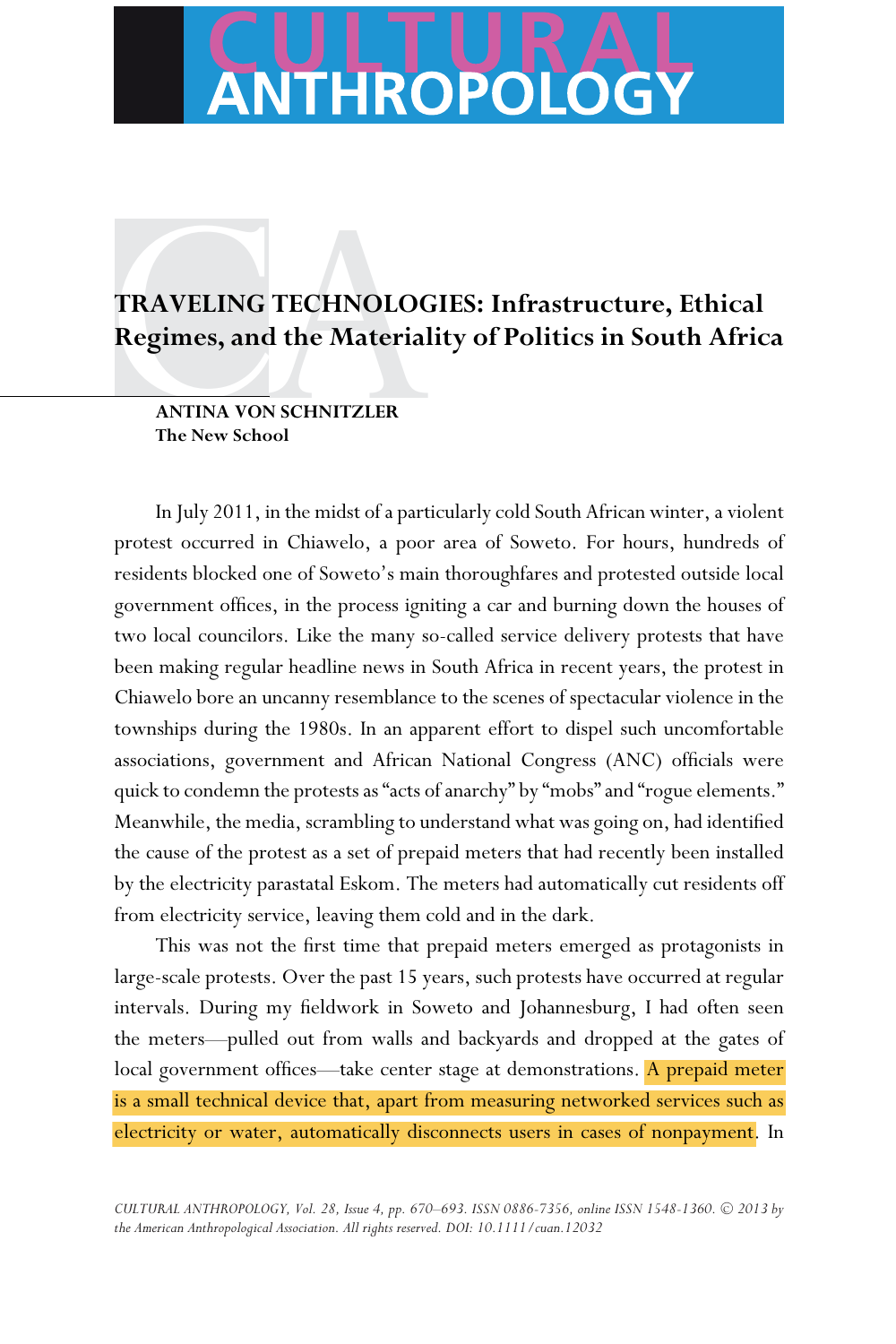order to access services, users have to purchase and load up credit tokens in advance either by entering a numerical code or by using a magnetic key or card. In the past two decades, and in a context of neoliberal reforms prescribing "cost recovery" on the one hand, and widespread nonpayment of service charges on the other, prepaid meters have become ubiquitous in South Africa. Simultaneously, South Africa has emerged as an industry leader in the development and innovation of prepayment technology and is also a primary exporter of the meters.<sup>1</sup> While prepaid meters have increasingly also been installed in middle-class homes, where they are often preferred to untrustworthy municipal bills, for now, the meters are primarily deployed in poorer, historically black townships and informal settlements. Beyond the now-standard prepaid cell phones, most residents in places like Soweto are now connected to electricity and water via prepayment devices. "Living prepaid" with an always-precarious connection to flows of water or electricity has thus become an increasingly normalized condition.

And yet, at the same time, many residents in Soweto and other urban areas have bypassed their meters, rendering the meters useless and giving residents de facto free water or electricity. As a result, there is an ongoing low-intensity battle between residents tinkering with the technology and utility officials trying to secure it. This article tracks this technical micro-politics involving residents, engineers, and utility officials in a seemingly perennial struggle over the enforcement and evasion of payment. I argue that this politics does not take conventional political forms of public demonstration, disagreement, or deliberation, but takes shape at the level and in the language of technology itself. Here, questions that were central to the liberation struggle—about the limits, entitlements, and obligations of citizenship are transduced to novel forms, media, and idioms.<sup>2</sup> In this context, technologies and infrastructures are not merely *symbols* or *tools for* political expression; rather, technology itself becomes a *political terrain* for the negotiation of moral-political questions that were at the heart of the anti-apartheid struggle and that continue to animate the forms of life left in apartheid's wake.

Building upon recent work in science studies, political theory, and anthropology, this article takes the contemporary conflicts surrounding prepayment as a starting point for a broader reflection on the relationship between ethics, politics, and technics. Through a genealogical exploration of the travels of the meter on the one hand, and an ethnographic account of the contemporary metering industry in South Africa on the other, I chart the political life of the meter as it is deployed within a diversity of ethical regimes and techno-political assemblages.

671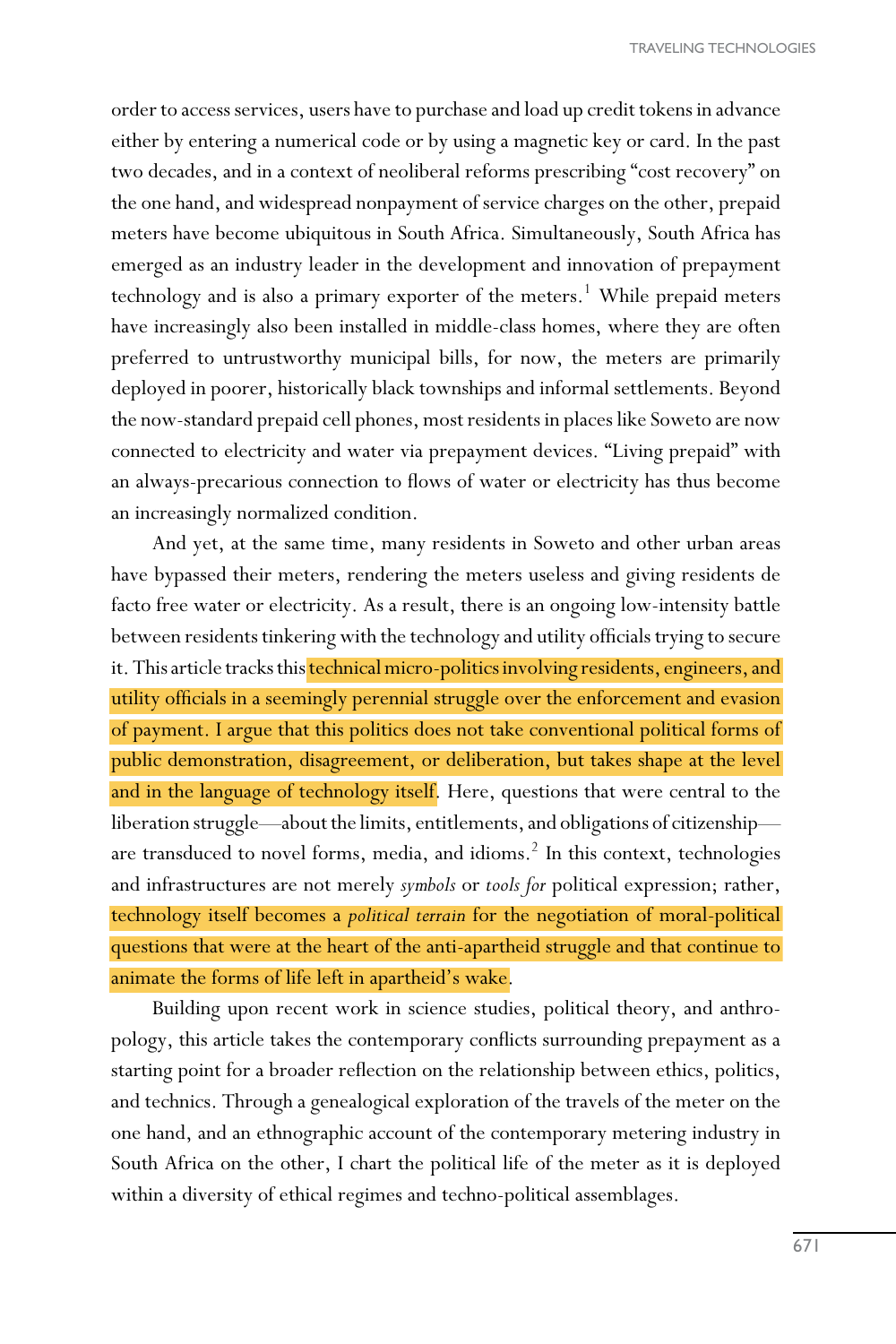## **A TRAVELING TECHNO-POLITICS**

In following the travels of a small technical device and the ethico-political worlds it is shaped by and that it in turn helps shape, I contribute to an emergent anthropological engagement with infrastructure. Rather than neutral means to more substantive ends, this scholarship has foregrounded infrastructures as central to the multiple constitutions of modernity—fashioning socialities, subjectivities, and affective capacities (Larkin 2008; see also Anand 2012; Chalfin 2010; Collier 2011; Elyachar 2012; Kockelman 2010; Mains 2012; von Schnitzler 2008). Specifically, my concern in what follows will be to trace how technical devices are assembled and re-assembled in relation to particular ethical regimes and political projects.<sup>3</sup> I examine how in their very design, such technologies are scripted with, and come to reflect, specific ethico-political projects, targets, and expectations (Redfield 2012). If, as Brian Larkin (2008) suggests, technologies are always "unstable objects," my focus in the following will be on understanding the semiotic-material *work* through which technologies come to inhabit new contexts. I combine what Susan Leigh Star (1999) termed the "ethnography of infrastructure" with a genealogical investigation of the "travels" of technologies across time and space. Such an approach, I suggest, opens up conceptual and methodological space for an exploration of *forms* of the political outside its conventional locations and mediations, whilst focusing our attention on the specific ways in which the technical is always already mobilized within specific ethico-political conjunctures.

While social studies of technology have opened up conceptual space for a rethinking of technology in less deterministic terms, particularly in the focus on the vernacular uses of technology, such approaches have often been less interested in extending these insights to the<br>orizations of the political.  $\!4$  Conversely, political theory has often paid little attention to the material, embodied, or affective grounds of political action; indeed, the political has often been defined by its location in a public realm unconstrained by the "urgency of the life process" (Arendt 1990:60).<sup>5</sup> By contrast, recent scholarship has urged a rethinking of liberal-secular accounts of the political, exploring more affective, embodied forms of political subjectivity and focusing on new locations of ethical and political formations that are often below the threshold of visibility of normative conceptions of political action (Connolly 2002; Hirschkind 2001; Mahmood 2005). Similarly, scholars have pointed to the importance of materiality in the constitution of political actors and of political engagement (Barry 2001; Bennett 2010; Mitchell 2011; Whatmore and Braun 2009).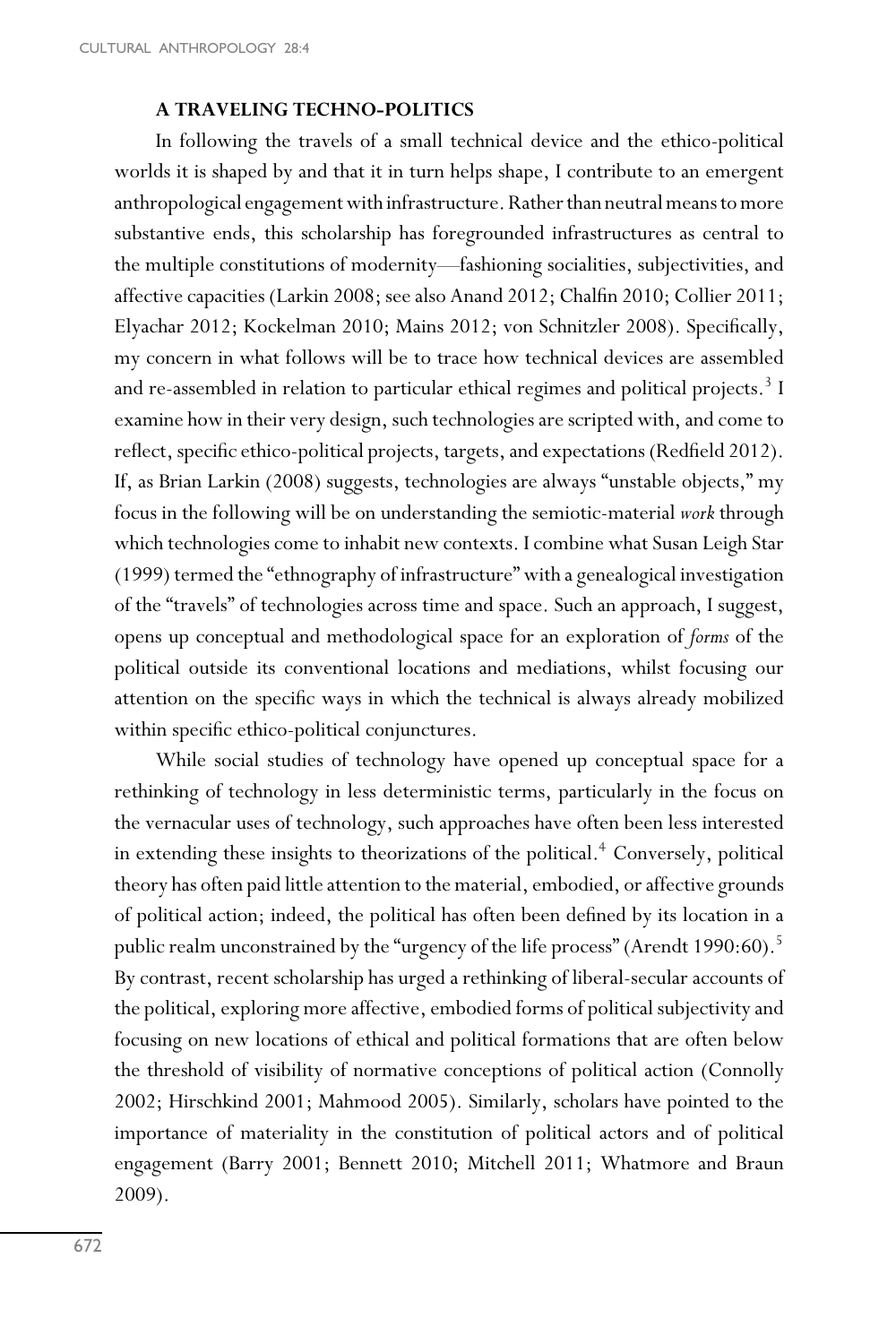As Partha Chatterjee (2004, 2011) has suggested, such a rethinking of normative liberal accounts of the political is particularly important in postcolonial contexts in which formal political channels shaped by the colonial legacy are inaccessible to large sections of the population, such as slum dwellers, the informally employed, or the indigenous. Here, political questions are often contested via ostensibly apolitical *administrative* connections to the state, such as the provision of land, housing, or basic services. In such contexts, Chatterjee contends, the political is not located in what is conventionally thought of as the political sphere; rather, it is at the register of administration and population where "rules may be bent and stretched" (Chatterjee 2004:60) that political questions are often de facto negotiated and resolved.

While Chatterjee's theorization of "political society" enables a rethinking of the *locations* of the political, in the following, I focus on the techno-political *forms* of political society and the multiplicity of its *terrains*. I explore a less visible, material micro-politics concerned with the shaping of subjectivities, ethical dispositions, and political agencies, what one might call a politics of non-publics taking shape at the register and in the language of technology. I investigate how infrastructure comes to mediate a diversity of competing ethical projects, political disagreements, and subterranean conflicts that often concern central political questions of civic virtue, basic needs, and the rights and obligations of citizenship. In the politics of meters, pipes, and wires, infrastructure itself becomes *a political terrain* on which such questions are negotiated and contested. Here, the political circulates and becomes manifest in different material *forms* (Gaonkar and Povinelli 2003).

In the following, I examine these forms via two linked inquiries. First, I trace a genealogy of the prepaid meter as a*techno-political device.* My aim is not to provide an exhaustive social history; rather, I focus on two historical conjunctures at which prepaid meters suddenly proliferated on a large scale and became enrolled within distinct ethico-political projects. First, late-19<sup>th</sup>-century Britain, when the meter was invented to provide gas to the working classes and became integral to the Victorian project of moral reform. Second, I track the conceptual and practical labor of translation as the meter moved to late-apartheid South Africa, when it came to be deployed as a device of counterinsurgency to end the anti-apartheid rent boycotts. In each moment, I argue, the meters became integral to the constitution of specific techno-political terrains.

In the second part, I ethnographically explore how this techno-political terrain is fashioned in contemporary South Africa. Drawing on my ethnography with engineers in the metering industry, I examine how prepaid meters come to be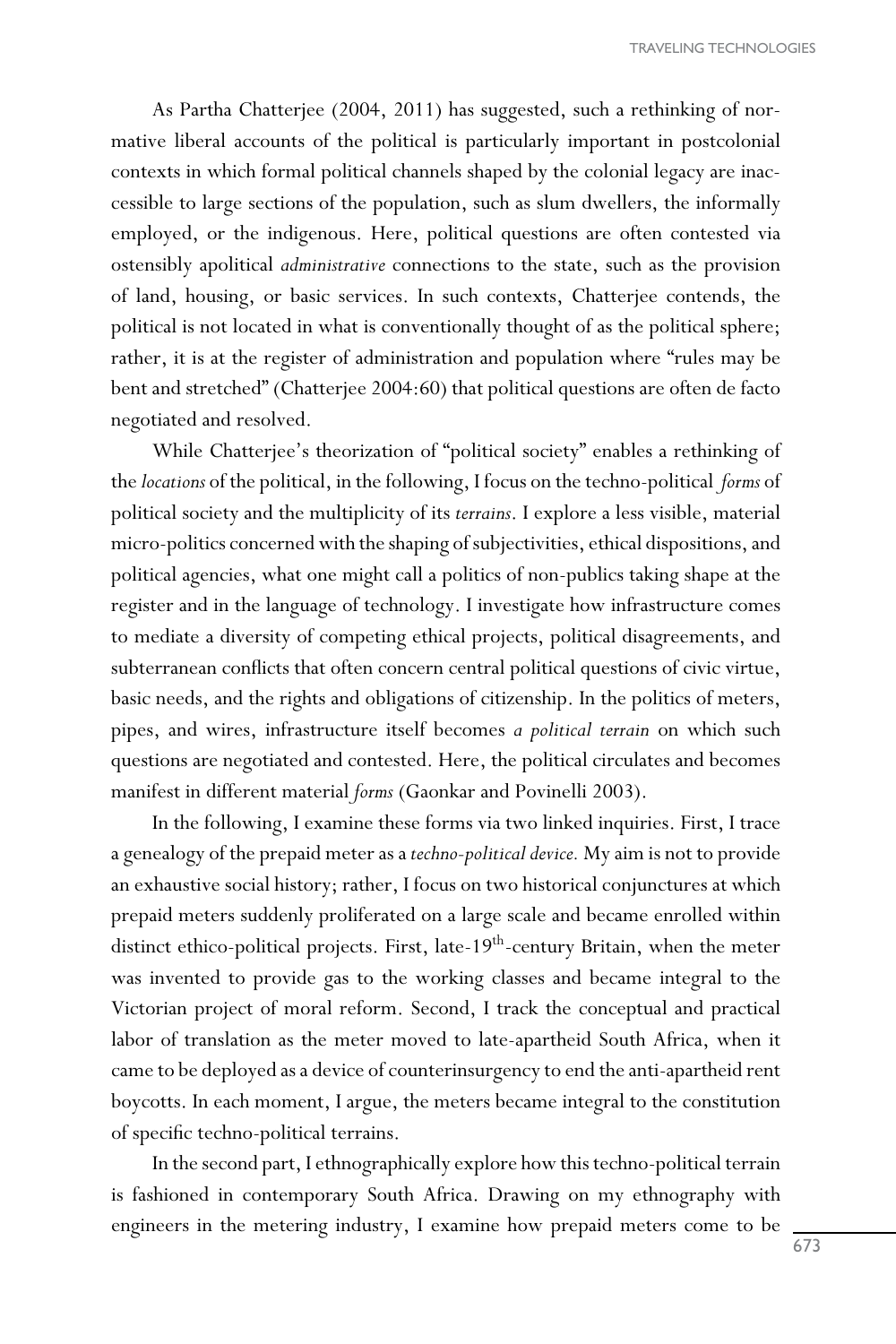*re-scripted* as they are deployed in the aftermath of apartheid and in a context of  ${\rm{neoliberal}}$  reforms.  $\!6$  In following engineers' seemingly perennial quest to develop ever more secure metering devices, I describe a technical war of position in which minute technical innovations become crucial tactical moves dependent on engineers' capacity to mobilize local knowledge and interpretive skill.

## **TRACKING THE LIFE OF THE PREPAID METER**

Much of my fieldwork in Soweto was carried out in Phiri, a poorer section of Soweto next to Chiawelo, where I began this article. In 2003, Phiri had been chosen as the pilot site for Operation Gcin'amanzi ("Save Water"), a controversial multiyear infrastructure project that would convert all Soweto households from unmetered water connections to prepaid water meters. Thus, residents would no longer be charged a monthly flat fee, but a metered rate that needed to be paid in advance to avoid automatic self-disconnection. Over the years, the project has been at the center of much protest and media controversy, and it also became the subject of a high-profile, if ultimately unsuccessful, constitutional court case in which five Phiri residents challenged the legality of prepaid water meters.  $\!\!^7$  Partly because of this multifaceted opposition, the project is yet to be completed, though most Soweto households now access water via prepaid meters.

While less legally and morally fraught, prepaid electricity meters have been a concern since the 2000s when social movements like the Soweto Electricity Crisis Committee (SECC) protested their increasingly widespread deployment. During Operation Khanyisa ("Light Up"), SECC-affiliated "struggle electricians" reconnected residents to electricity supply if they had been manually disconnected and also bypassed or removed prepaid meters.<sup>8</sup> Thus, they turned illicit reconnections and meter bypasses into a public spectacle and mobilization tool. In recent years, organized social movement action has declined and, most of the time, prepaid meters are an unremarkable part of life in Soweto. And yet, the bypassing or "bridging" of meters continues silently on a large scale often without any link to social movement organizing or a public, "political" language. Indeed, while the protests against Operation Gcin'amanzi eventually subsided and the utility argued that its surveys showed a 98 percent satisfaction rate, in 2011, utility officials told me that 30 to 40 percent of meters had been bypassed and needed to be retrofitted with new security features.

To have their meters bypassed, residents may individually pay a skilled person—often a utility employee earning a side income—a few hundred rand, or a skilled family member or SECC-affiliated technician might do it for free. The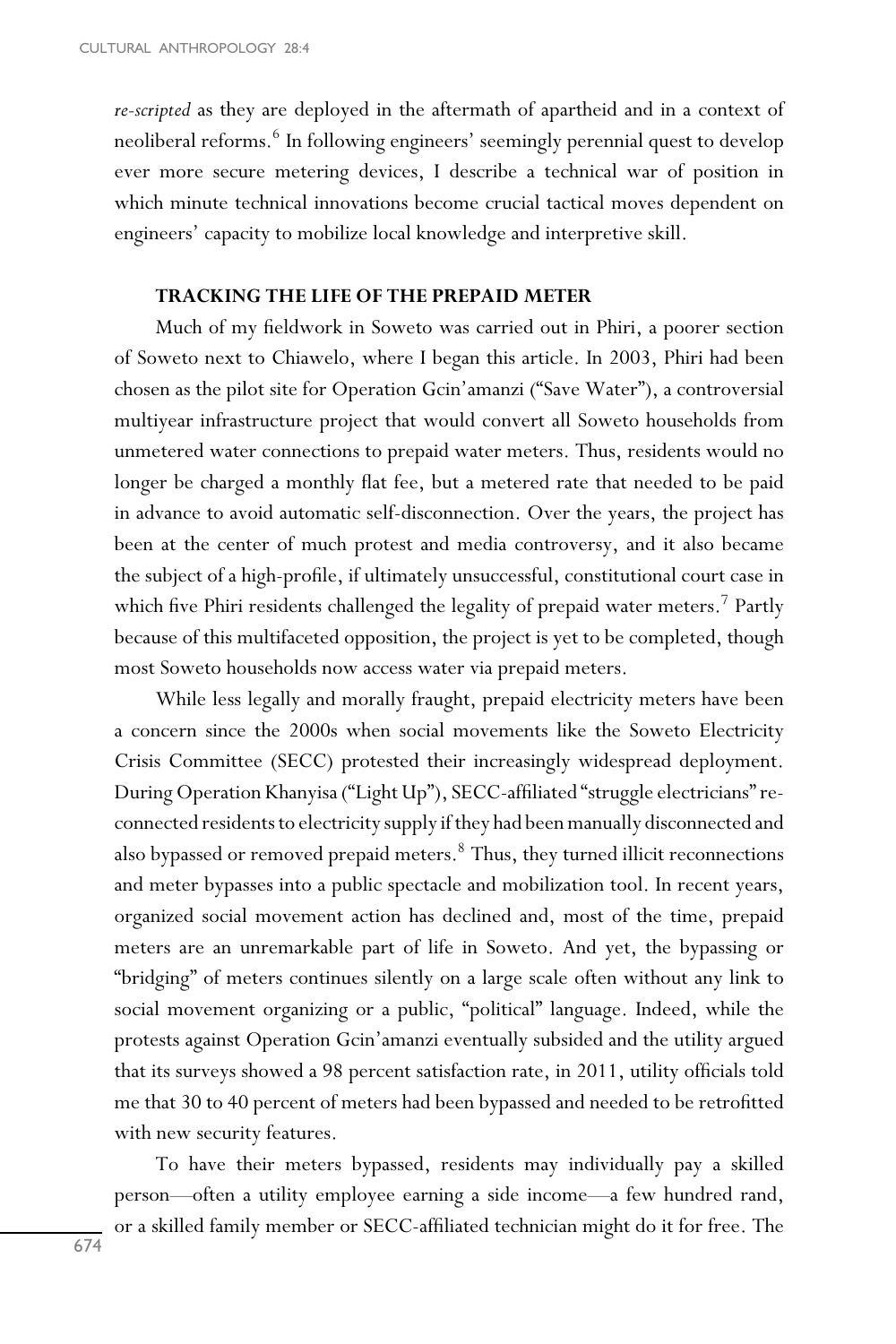decision to bypass is determined by multiple calculations—often both pragmatic and moral—and is also often subject to disagreement within households. While the social movements linked the meters to larger concerns about neoliberal reforms, residents often have a multiplicity of concerns that are frequently less clear cut and more ambivalent. On the one hand, prepaid meters often came with the promise to erase debts (which most Soweto households had accumulated over years of not paying for services) and to prevent the accumulation of new debts in the future. At the same time, the meters often raised larger worries about affordability especially in a context in which, for years, the vast majority of Soweto residents had not paid for basic services and thus money for water or electricity was often not part of household budgets. Electricity is particularly difficult to afford in poor areas of Soweto, where unemployment is high and many households rely on grants and pensions as primary income.<sup>9</sup> A particularly cold winter, for example, can dramatically increase costs for topping-up credit and often multiplies cutoffs and blackouts. Importantly, the meter affords no room for negotiation should money to buy credits be in low supply. An unpaid monthly paper bill will not result in an immediate disconnection, and thus enables residents to delay payment until money has come in. The prepaid meter, on the other hand, automatically cuts the connection without regard for context or special circumstances.

But there are also less immediately apparent reasons for opposition to the meters. In South Africa, and in Soweto in particular, infrastructure has never been merely a neutral conduit for the provision of services, but has always been bound up with questions of belonging and citizenship (von Schnitzler 2008). Part of the promise of liberation was an end to the everyday violence of apartheid. Similar to other post-independence projects, the extension and improvement of basic services, from education or health to electricity and water, was seen as central to national reconstruction. Bound up in objections to prepaid meters are thus often larger concerns about the limits of this promise in the paradoxical context of postapartheid neoliberal reforms, where services are often extended and restricted at the same time (cf. Mains 2012; Ferguson 2007). Prepayment technology in South Africa is thus coded in very specific terms that may differ widely from other places where the technology has been deployed more recently. Indeed, my point here is precisely that technologies are enrolled within ethical and political assemblages in historically specific ways that may or may not "travel" elsewhere and that may shift over time.

Toward the end of my first bout of research in Phiri, I attended South Africa's fourth annual Prepayment Week, a large international industry conference and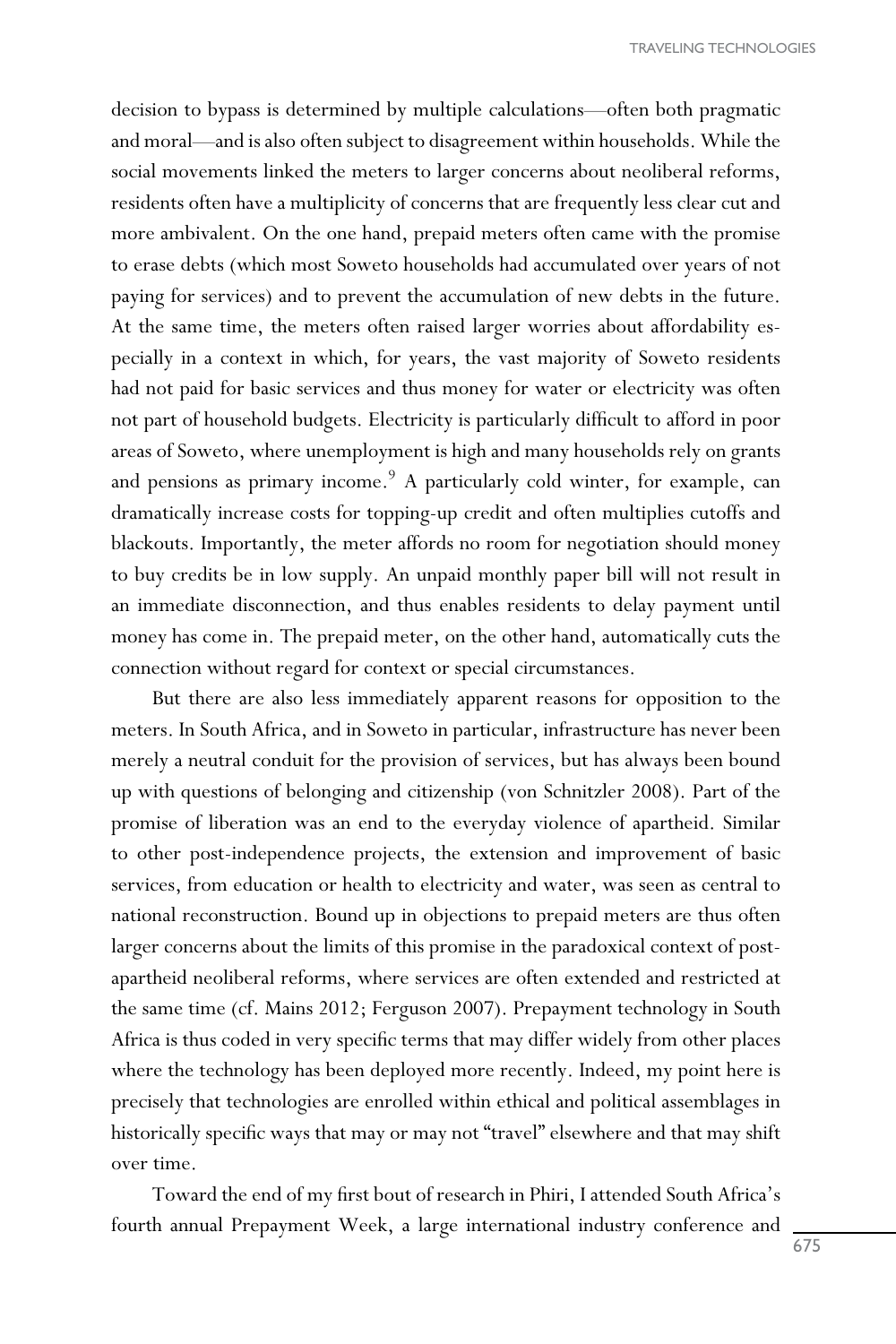the only one of its kind. Held as part of the African Utilities Week in Cape Town's imposing International Convention Center, it brought together nearly eight hundred delegates from five continents to exchange industry news, present innovations, and sell their products. The conference required a shift in perspective. In the exhibition hall, meters were no longer objects of anger and complaint, but rather displayed to promote the desire of their would-be buyers. Removed from dusty township grounds and unconnected to pipes or wires, the meters were neatly lined up according to functionality and level of sophistication—shiny, disentangled objects, next to and in competition with their peers. Here, the social life of prepaid meters was clearly in its commodity phase (Appadurai 1986). But what kind of commodity was being marketed here? What made the meters valuable in the eyes of manufacturers and prospective buyers?

I had come to the conference in part to learn more about the history of the meters, and to fill the gaps of my archival research. Many of the original developers, it turned out, were still in the business, though today mostly working for multinational companies. Many had been engineers during the apartheid era, sometimes with previous employment in military and security industries. During conversations with various delegates, I was repeatedly pointed to Peter Clark, who was described to me as the South African "pioneer of prepaid metering."<sup>10</sup> A man in his early-sixties and an electrical engineer by training, he had developed the first meters in the mid-1980s and continued to be a central figure in the industry. As we sat on a bench outside overlooking the bustling convention center, Clark seemed happy to talk about the early trials—South African prepayment technology was an international success story in which he had played no small part.

Like many of the engineers I had talked to earlier in the day, Clark explained to me that the widespread anti-apartheid rent boycotts in the townships during the 1980s had increasingly become a fiscal problem and that engineers had begun to look for "technical solutions" to the crisis of nonpayment. Having first seen prepaid meters during travels in Britain, Clark had a meter shipped to South Africa. He described the meter as "a huge metal box" with "very rudimentary technology." It was coin-operated and thus easy to bypass. This, he maintained, had worked in the UK, since, as he put it, "people there are polite." In South Africa, where, he argued, "people get involved in energy theft, and things like this," this meter would not work and would have to be re-engineered from scratch.

Peter Clark's offhand comment about the character of South African and British users sheds some light on the labor of translation required for a technology to be made operational in new contexts, and I will return to this question in the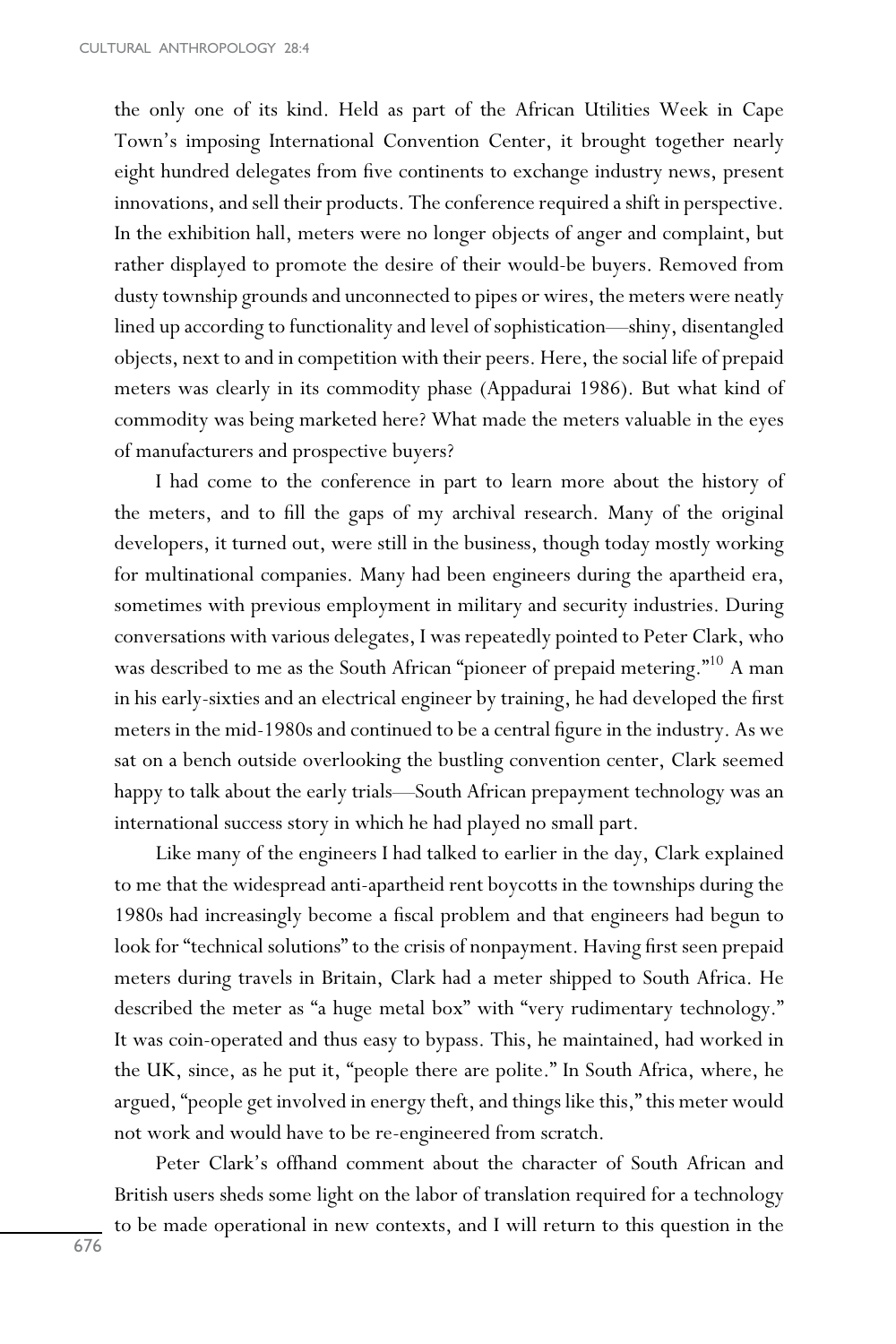next section. More importantly, his association of prepayment technology and "politeness" encodes a key problematic that goes to the heart of the *kind* of technopolitics I will be concerned with in the rest of this article. While the concept techno-politics has been productively used in relation to large engineering projects (Hecht 2009; Mitchell 2002), in what follows, I track a techno-politics that operates on a more micro-political terrain and is centrally preoccupied with the relationship between subjectivity, ethical dispositions, and the technical.

## **THE "AGENCY OF THE PENNY-IN-THE-SLOT METER": Tracking the Technics of 19th-Century Liberalism (London, 1888)**

The prepaid meter began its career in Britain in 1888, at a time when the squalor of working-class life had become a matter of rising concern often expressed in the register of public health. During much of the century, working-class homes had remained excluded from networked grids and instead relied on candles, oil lamps, and coal for lighting and heating. The darkness of the working-class home was increasingly seen as a problem, in particular given the growing emphasis on public hygiene and concerns about the time spent by workers in better lit and warmer pubs (Daunton 1983). Infrastructures, and the circulation of water, electricity, and gas they enabled, were seen as central in the effort to produce the domestic conditions on which a new moral order could be founded (Joyce 2003).

It is in this context of the rise of biopolitics and its technics that the "penny-inthe-slot meter" was invented and dramatically changed the politics of infrastructure. Within ten years, over 60 percent of Londoners had domestic gas connections via the slot meter and the number of gas consumers increased from two to eight million. As one engineering report noted at the time, many dark working-class areas had thus "become illuminated through the agency of the penny-in-the-slot meter."<sup>11</sup> While the slot meter enabled the integration of the whole city within a networked grid, it simultaneously divided its population into two sets. A first segment, mostly wealthier households, who could be trusted to pay monthly or quarterly bills and hence would have a contractual relationship to the utilities. And a second segment, mostly the working classes, who would have their connection to infrastructure regulated by a technical device, and were thus more precariously located outside of such contractual relations. Unactivated, the meter would automatically disconnect them from the city's flows.

As with other practices of metrology and automation during the  $19^{th}$  century, prepayment technology became closely bound up with distinctly modern moral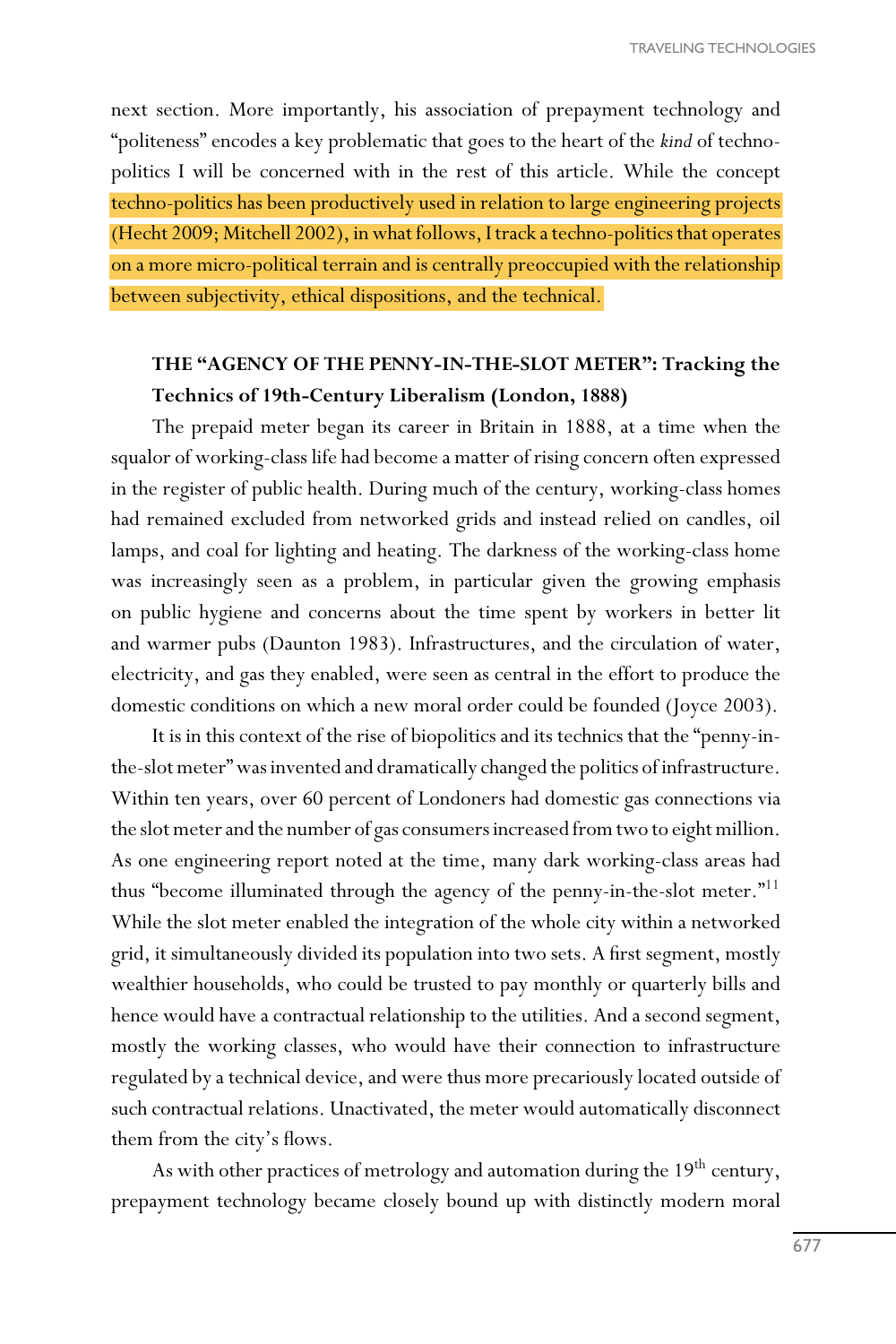anxieties about the blurring of human and machinic agency. On the one hand, the automated mechanism of the meters aroused suspicions about the morality of machinic agency. Numerous accounts of the time depict "automatic machines" as "immoral," tempting users to cheat and in turn prone to cheating the users, laying bare the uneasy coincidence of an unprecedented exaltation of the autonomous human agent and her increasing, but surreptitious dependence on technical instruments.

On the other hand, much like the devices of scientific objectivity studied by Daston and Galison (2007), penny-in-the-slot meters were invested with human virtues such as patience, preciseness, and continuous alertness; virtues that ironically most humans were now believed to be lacking.<sup>12</sup> The meters—alongside other domestic measuring devices such as thermometers, scales, or clocks—were seen as capable of eliciting and shaping certain habits, subjectivities, and dispositions. Indeed, they became integrated within a set of larger moral-political concerns that defined the late-Victorian era. First, the slot meter, in its ability to extend gas services, was seen as aiding in the "moral upliftment" of the working classes by improving domestic sanitary practices and encouraging domesticity by simplifying the cooking of warm meals and thus discouraging men from frequenting pubs (Daunton 1983). A second concern was the constitution of the worker not only as a producer, but also as a judicious consumer, in particular in a context of the increasing centrality of credit and consumption to economic life. In many reports of the time, prepaid meters were described as devices that would aid in the production of a more rational attitude to spending and accustom the working classes to inhabit a contractual exchange relation.

While the benefits of the meters were widely touted in engineering journals of the time, the actual process of their introduction was beset by problems. Despite engineers' insistence that the meters were accurate, this could never quite be established in the users' mind—to "lie like a gas meter" soon became a popular metaphor to express habitual mendacity. A perhaps even greater challenge was to make the user respond to the new device in expected ways. Meters were broken into, coins were inserted on a string, and foreign coins would get stuck in the meter, leading one engineering report to soberly note that the meters could only be deployed in "localities where people were exceptionally honest."<sup>13</sup> In the initial stages of the invention, enormous trust had to be placed in the penny collector, who was also prone to help himself to coins from the piles he collected daily. But, in the end, for many engineers it was again technology that would solve these "human"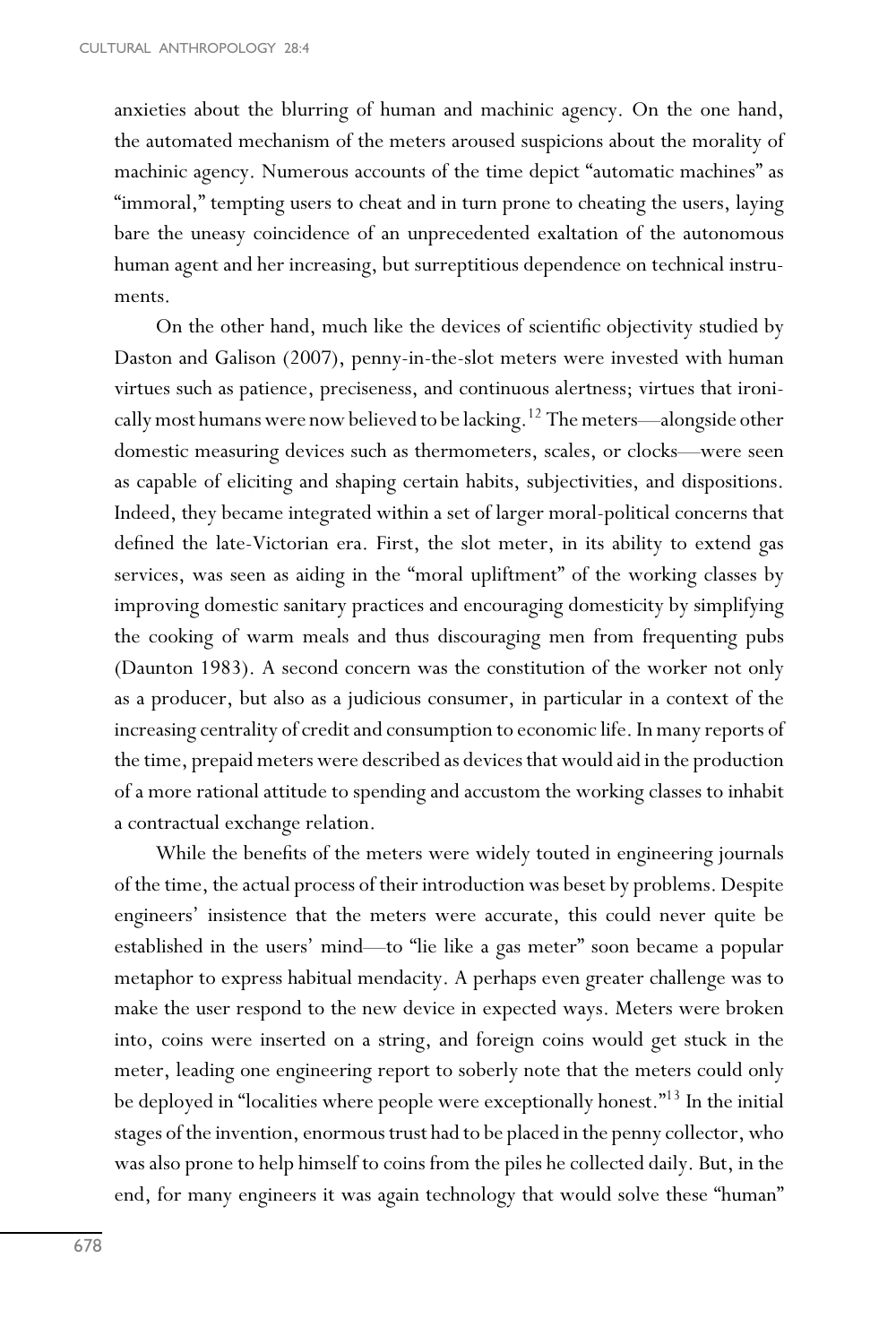problems. As one report put it, "both the penny collector and the householder may be dishonest; but, unlike the human heart, the metallic mechanism of these automata cannot be demoralised."14

In the early years, then, the problem of innovation in prepayment technology lay in gauging *how to distribute agencies*. Could measurement be left to the meter, or would the penny collector have to double-check? Could the collector be trusted not to serve himself? Would consumers be trustworthy or, as Clark might put it, "polite" enough not to tamper with the meter? The meter and the user thus needed to be co-constructed. Importantly, however, these co-constructions were inspired by and became allied with a liberal project. Indeed, it could be argued that the engineers' worries spoke to a larger liberal conundrum of distributing agencies and responsibilities: how to avoid governing too much, which population groups to include as reasonable members of the social contract and which to designate as in need of tutelage. This continuous redistribution of agencies, or what one might call *agencement* (Callon 2007), took the shape of an ongoing techno-political battle in which the technology itself became the terrain on which such ethical and political questions were negotiated. The autonomous self-governing citizen, so central to the liberal imagination, here emerges as a precarious socio-technical achievement, a figure unthinkable without the work of tools, devices, and infrastructures.

What Clark identified as British politeness, then, was not a foregone conclusion, but had to be painstakingly manufactured and was always prone to failure. And yet, Clark was correct in assuming that the meters would not simply travel smoothly to South Africa. The transfer of expertise, as Richard Rottenburg (2009) has shown, is predicated on a labor of translation. How a technology moves from context to context, and what travels with it and what stays behind is thus an open question—once they leave their makers, technologies are "unstable objects" (Larkin 2008). And yet, as technologies move to new contexts, they also become restabilized: harnessed to new projects and anchored to new ethical regimes. It is this semiotic-material *work* that goes into making devices functional within specific ethico-political assemblages that I explore below.

## **DEVICES OF COUNTERINSURGENCY: "Budget Energy Controllers" in Late-Apartheid South Africa (Johannesburg, 1988)**

As Clark himself was well aware, the context in which the prepaid meter came to be deployed in South Africa was quite different from late-19th-century Britain. South Africa in the 1980s, he suggested, was "in a mess" because of "that political thing." For him, as for many other engineers I spoke to in the course of my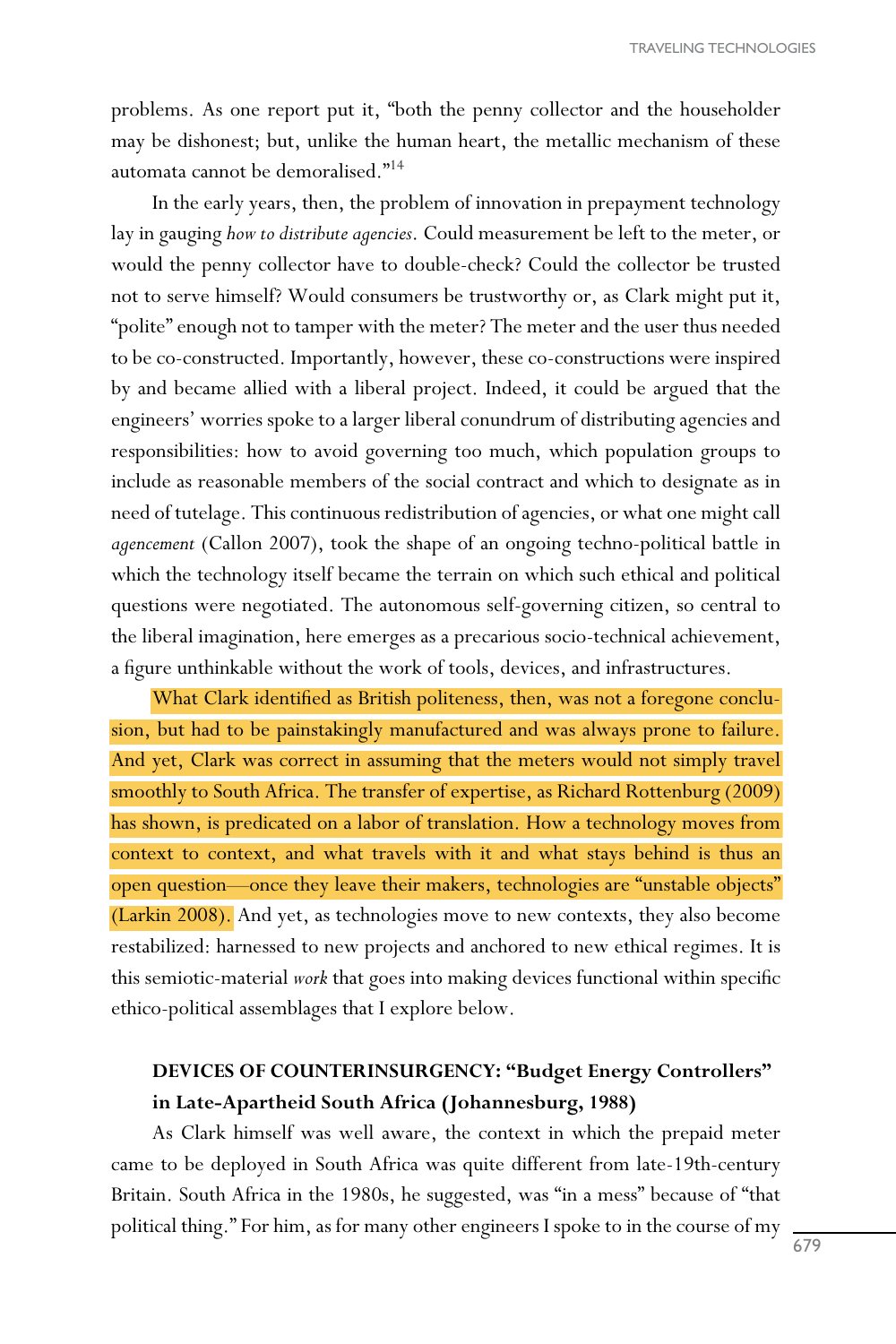fieldwork, talking about "politics" was not part of their job description and usually accompanied by frowns or pained expressions. Many had been in the business since the apartheid period and were at best uncertain about how to incorporate the anti-apartheid struggle into the narration of their professional biographies.

While the anti-apartheid struggle became known to the world outside South Africa through its campaigns for political rights, which for the most part were articulated at a national scale, it often took the shape of localized struggles that involved the more tangible, if less visible administrative connections to the apartheid state. During the rent boycotts in the 1980s, township residents all over South Africa withheld payment for rents and service charges as part of the effort to make the townships "ungovernable." Such acts of "fiscal disobedience" became both symbolic and material tools of insurgency with dramatic effects, disabling the running of township administrations and turning disconnections from services and evictions into sites of political struggle.<sup>15</sup> It was in this increasingly militant and militarized context of the boycotts that engineers began the search for technical solutions to the problem of nonpayment.

At the same time, there were increasing moves toward the electrification of the townships by South Africa's powerful electricity parastatal Eskom. Over the course of the 1970s and '80s, it had become clear that "urban Africans" would not "return" to the Bantustans as grand apartheid ideologues had envisioned. This realization prompted an increasing interest in the black urban population as an untapped market and as potential consumers of electricity and electrical appliances. It was in this profoundly paradoxical context of planned large-scale electrification and simultaneous politicized nonpayment—of "reform" and counterinsurgency—that prepaid meters emerged.

As Peter Clark told me, in 1986 he developed the first South African prepaid meter. Much like in Britain, one of his primary tasks was to construct a functional assemblage of device, consumer, and utility. Clark transformed the original technology primarily in two ways. First, in order to "protect" it from South African users, he replaced the coins with a magnetic card and nontransferable "tokens." Thus credit would be linked to a specific household and cash transaction would be limited to the local pay point. Second, the protective box around the meter needed to be made of cheaper, yet sturdy material to discourage residents from selling it as scrap metal. Apart from making changes in the technology, however, and similar to utilities in  $19<sup>th</sup>$ -century England, Eskom needed to configure its users.<sup>16</sup> One crucial issue, for example, was the creation of demand for electricity, a problem the utility sought to solve by providing residents with free basic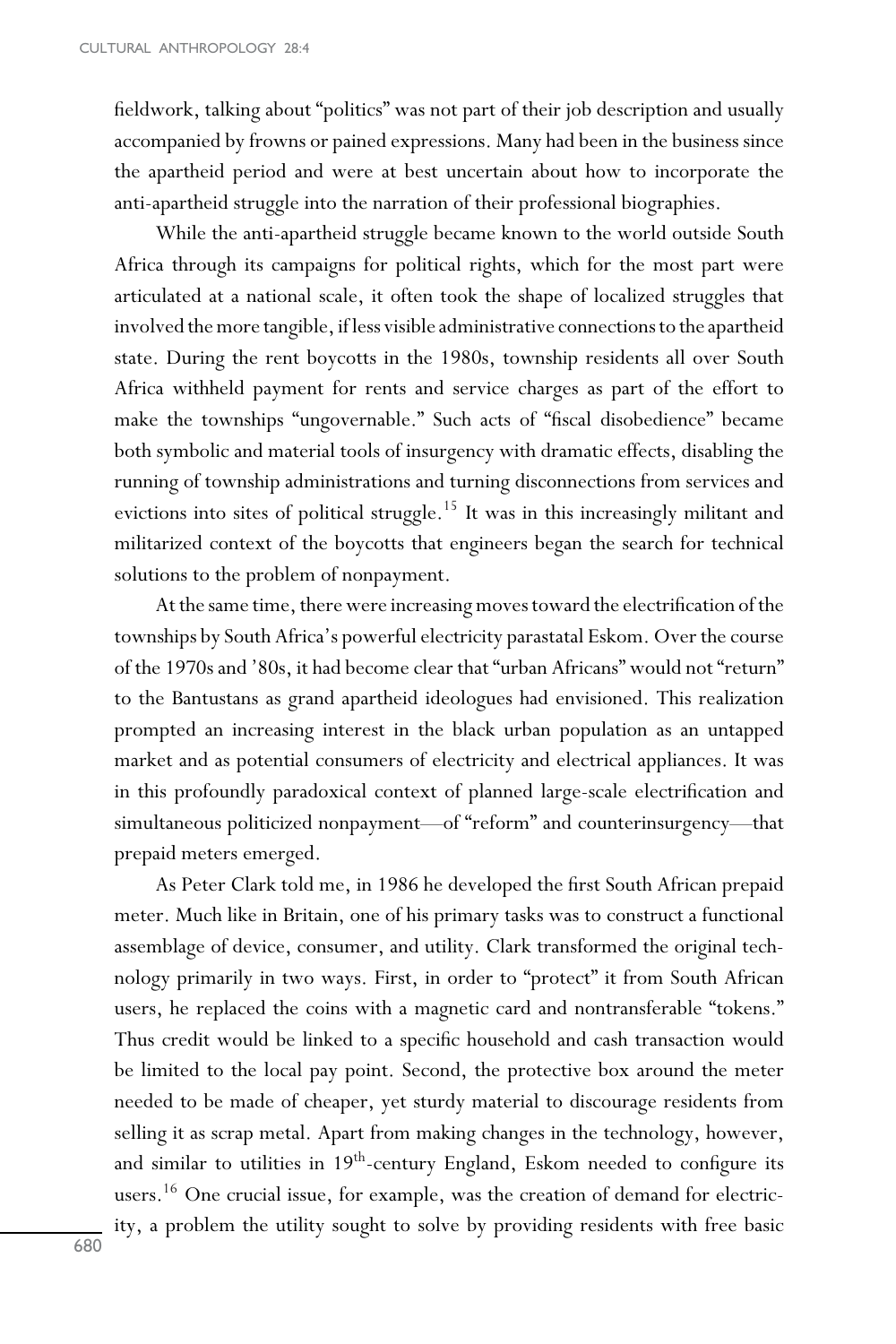appliances, such as lamps or hotplates. And yet, as several engineers told me, when visiting individual households at the time, they would often find the prepaid meter box blackened from the smoke emitted by a fire burning from a wood stove beneath it, the electric hotplate not having been used at all.

By the late-1980s, prepaid meters commonly known at the time as "Budget Energy Controllers" were celebrated as "the next major technological breakthrough following the invention of the computer."<sup>17</sup> In many accounts, the political implications were stated bluntly. As one manufacturer suggested, prepayment "will help to depoliticise the supply of electricity such that energy does not become a pawn in the ideological struggles which the country is bound to face in the years ahead."18

The political target and effects of the invention became clearest in Clark's depiction of the early trials, during which engineers began simultaneous negotiations with the white municipalities and the rent boycotters in the adjacent black townships. In the late-1980s, Clark, by then employed by a meter manufacturer, started marketing the meters to individual municipalities *specifically* as devices that would enable breaking the boycotts and eliminate the need to access the townships directly to institute disconnections. Simultaneously, he marketed the meters to the boycott leaders, who desired electricity for the townships, but were unwilling to negotiate with the white municipalities. As Clark put it:

We realized that we needed to go straight to the community. We . . . approached [the civic organizations] and said: "Look, we understand that you have a war, but we know you want electricity. With [prepayment], you will have both—electricity and no contract with the government. Nobody will ever come in again to disconnect you." There was a lot of psychology involved.

While Clark was eager to tell me about the successes, often such negotiations with the civics failed. Indeed, as one observer from the civics-aligned NGO Planact noted in 1992, prepaid meters were "fast becoming dangerously discredited" and had become "a source of real controversy in many townships, while some civics refuse to even discuss them" (Cobbett 1992:5f).

During the 1980s, prepaid meters were thus invested with the capacity to delink questions of payment and infrastructure from larger claims to citizenship and to reestablish and materially enforce the boundary between the administrative and the political. Here, the meters were harnessed to a late-apartheid technopolitics that combined piecemeal "reforms" with a fierce defense of minority rule.<sup>19</sup> However, partly as a result of such contradictions and failures, many projects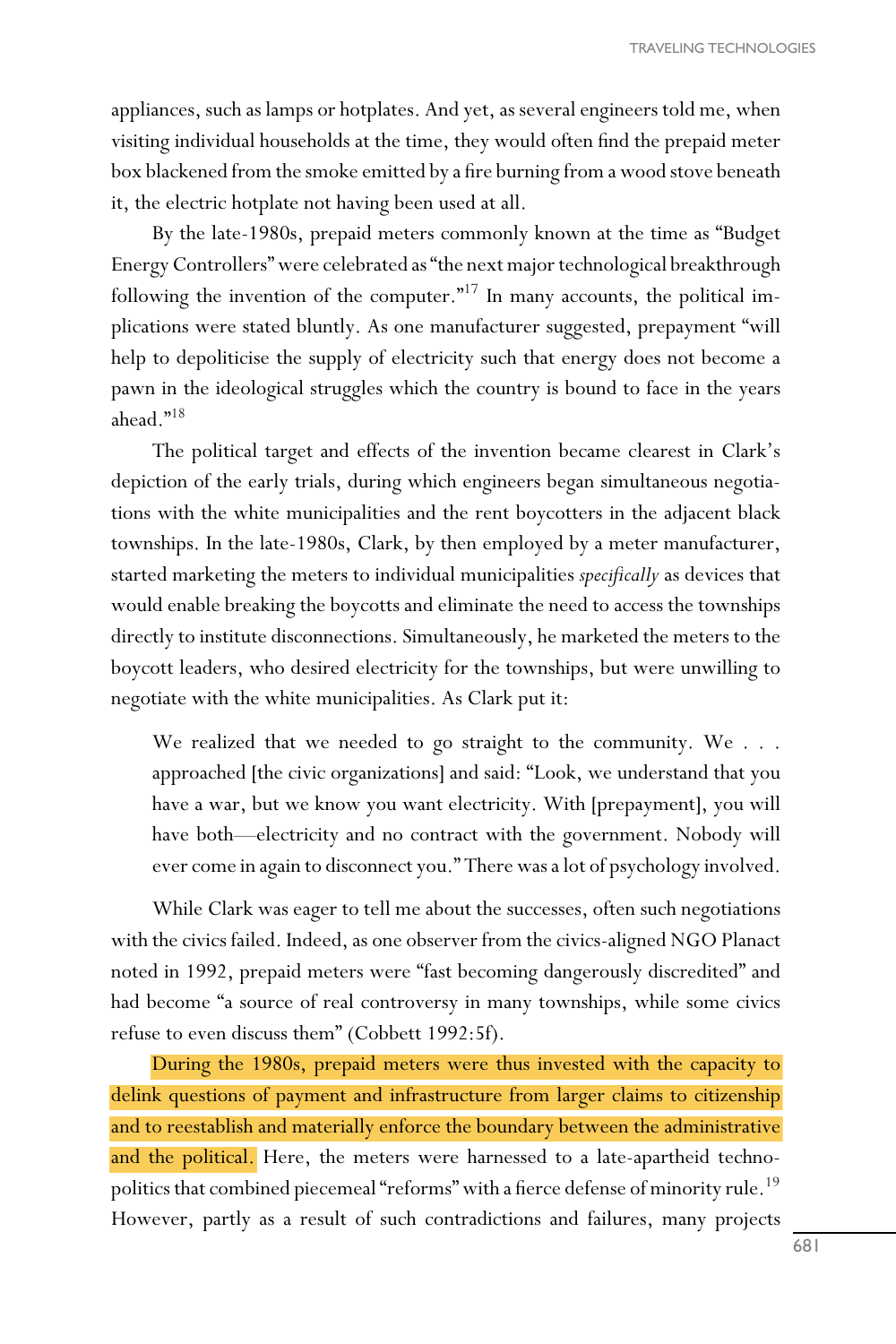remained at the trial phase and only relatively few prepaid meters were in fact deployed in the 1980s.

While the meters began their life as tools of moral improvement in the era of Victorian liberalism, in their move to late-apartheid South Africa they were thus re-assembled as devices of counterinsurgency. In both moments, specific ethical and political projects were delegated to technology, and technology itself became a terrain on which such questions were expressed and negotiated. What joined the two moments, and what "traveled" with the meter, is the ability to delegate protracted ethico-political questions—of belonging, civic virtue, and indeed the limits of citizenship—to a technical terrain. The meters, as technical *forms* of political society, thus produce what might be termed a graduated social contract by which citizenship is de facto mediated on an administrative terrain. And yet, even in a context of seemingly radical depoliticization, such technical devices are constitutive of a material politics in a variety of ways and open to a diverse set of ethical claims and affective investments.

In contemporary South Africa, this material politics has taken several, seemingly counterintuitive forms. In a context of continued widespread nonpayment in townships like Soweto and a neoliberal imperative for "cost recovery," prepayment technology has become the default mode of connecting poorer township residents to services, in the process often cutting previously unmetered access to services. Here, this graduated social contract maps onto the racial legacies of apartheid and is often experienced as punitive. Thus, as I elaborate in the next section, prepayment metering becomes the terrain for an ongoing techno-political struggle over the limits of citizenship. At the same time, the meters are at times deployed to *extend* services to residents of informal settlements. The meters enable the connection of residents to the grid for the first time, whilst simultaneously rendering this connection precarious. Finally, there has also been an increasing *demand* for prepaid meters, often from wealthier residents who mistrust municipal accounting practices and see the meters as devices to wrest control from unaccountable city officials. Implicit in such demands for prepaid meters is often a desire to withdraw from the contractual relationship with a local state perceived as biased and untrustworthy. In an ironic reversal, this too produces a graduated social contract, if one initiated and demanded by residents themselves. Even in this context, the meter becomes object and terrain for ethical and political questions of trust, belonging, and civic obligation. As prepaid meters increasingly become the default means to connect all residents to infrastructure, $20$  yet other ways of assembling ethics, politics, and technics may emerge.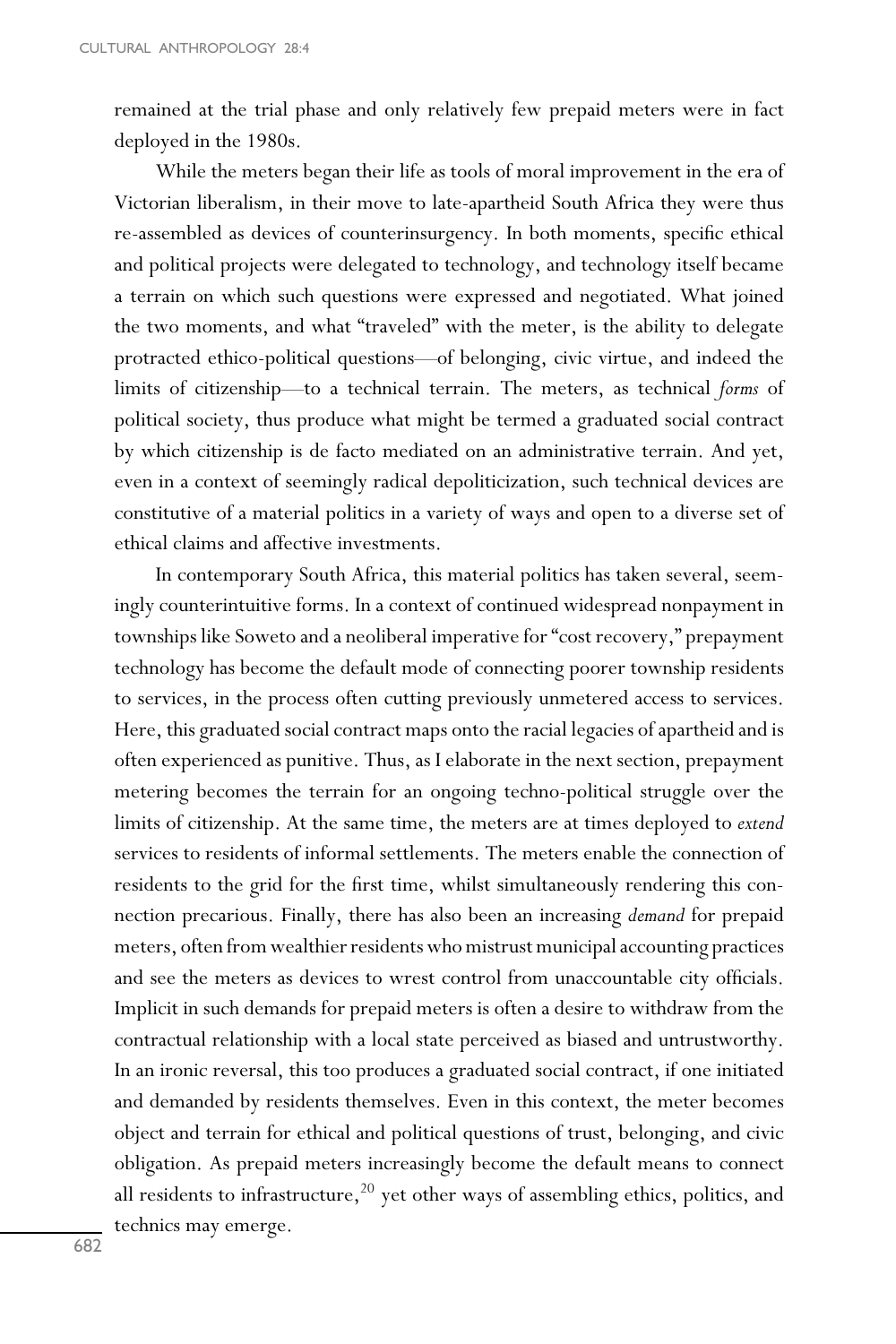## **BAD PAYERS, SMART METERS, AND THE MARKET IN ANTI-PROGRAMS: The Politics of "Technical" Innovation**

After about an hour, my conversation with Peter Clark was interrupted by the Annual Prepayment Award ceremony that had been scheduled for that night. Sponsored by South Africa's largest cell phone company, the award is given each year to the company with the most innovative prepayment concept. The invention that won the award this year was a device called the Information Link at Point of Delivery, short InfoPOD, developed by Peter Clark's employer, the multinational company Actaris Metering Systems. The Minister of Minerals and Energy, Phumzile Mblambo-Ngcuka, had been invited to the ceremony to present the award. In her speech, she thanked Actaris for their tireless efforts for development and infrastructure in South Africa.

If at the award ceremony prepayment technology was presented as the transparent result of technological progress and South African ingenuity, throughout the conference this linear narrative had steadily unraveled. Earlier in the day, a group of protesters had gathered outside the convention center armed with placards reading "Down with Prepaids!" This was not particularly surprising to the delegates who, after numerous demonstrations and a looming legal challenge, were well aware of the multiple objections to prepayment, especially for water. Meanwhile, inside the conference rooms, a less visible kind of politics emerged which involved the design of the technology itself. In the course of a host of PowerPoint presentations, what became apparent was an industry in constant struggle with "nontechnical" problems—government intrusions, legal hurdles, problems of standardization and financing, and centrally, a variety of noncompliant consumers, who emerged as the protagonists in a seemingly perennial conflict over payment for services.

For despite the end of apartheid in 1994, many township residents had never resumed payment for services. Campaigns urging residents to pay for services in the name of national reconstruction had failed spectacularly and in places like Soweto nonpayment had in fact increased. Manual cutoffs from services and illegal reconnections were widespread, often aided by residents' organizations such as the Soweto Electricity Crisis Committee. At the same time, many municipalities began instituting neoliberal reforms and thus the pressure to institute "cost recovery" had grown dramatically. It was against this backdrop that prepayment technology came into wide use; this time, a technical solution to the failure of nationalist interpellation. In the ten years following the end of apartheid five-million households had thus been fitted with prepaid meters. Within a few years, however, many of these meters had been bypassed by residents rendering the meters useless and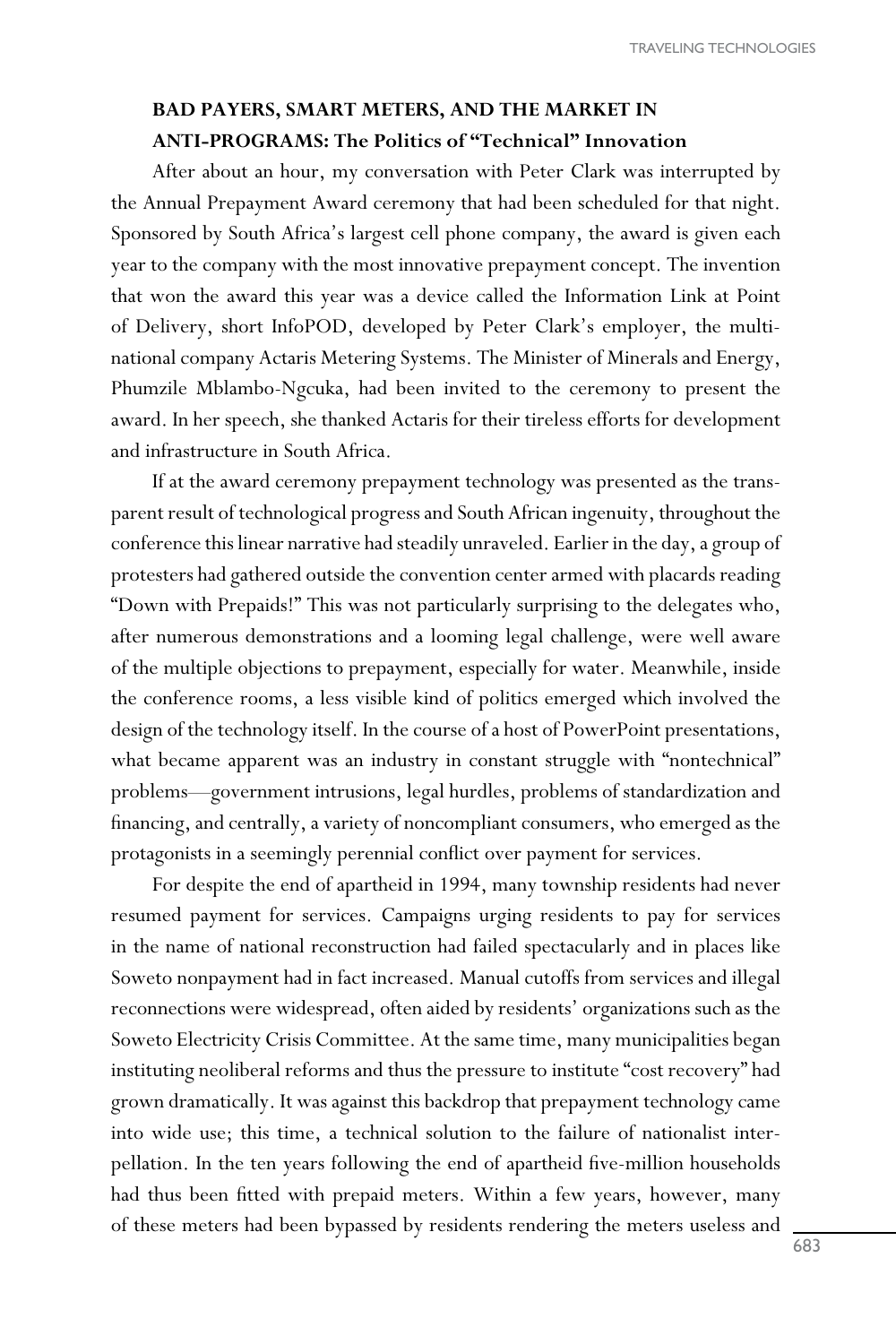giving residents illicit access to electricity. This in turn had left Eskom with the impossible task of manually checking and disconnecting each account. And it was *this* problem of the bypassed meters that preoccupied many presentations at the conference. I will focus here on two of the proposed solutions in order to illustrate this techno-politics of innovation.

As an arena of technology development, municipal engineering is in many respects unique in that it is addressed primarily at populations and not merely at individual users. Infrastructure developers are often centrally concerned with constructing and managing particular relations to utilities and the state, albeit relations usually conceived of as administrative rather than political. Indeed, in many of the presentations, what emerged most saliently were the relationships that could be established between the user and the technology and how these relationships would in turn mediate the population's relation to the utility or municipality. The *value* of the meters could only be established after an indication about how well it would fare in the establishment and durability of such relationships. This in turn required engineers to demonstrate not just knowledge of basic demographics, but also knowledge of a sociological kind, including a certain interpretive skill. For example, engineers needed to be aware of the history of payment practices in a particular area, which in turn was often bound up with the political histories of the townships. They needed to demonstrate how they had gone about testing the meters, which potential obstacles they had considered or what kinds of "social interventions" would be needed to ensure "user acceptability." Presentations thus often included the results of field trials or pilot projects that could demonstrate a certain *local* knowledge. The importance of this mobilization of local knowledge became most obvious in the disjuncture between international and local presenters.

The day started with a presentation by a French representative of a large global infrastructure technology company who introduced the concept of "Automatic Meter Management" (AMM), a combination of prepayment and "smart" metering technology that would enable remote communication between the meter and the utility. The novelty of this technology was its claim to universal usability, that is, as the engineer put it, its ability to flexibly respond to "*global* challenges." In outlining each of these challenges, he created a peculiar map of the world from the perspective of the global trade in infrastructure technology that divided the world according to distinct "customer bases" with a diversity of needs, various levels of trustworthiness and sophistication, and a range of more or less predictable behavior patterns. In the "first world," for example, the meters needed to be compatible with internet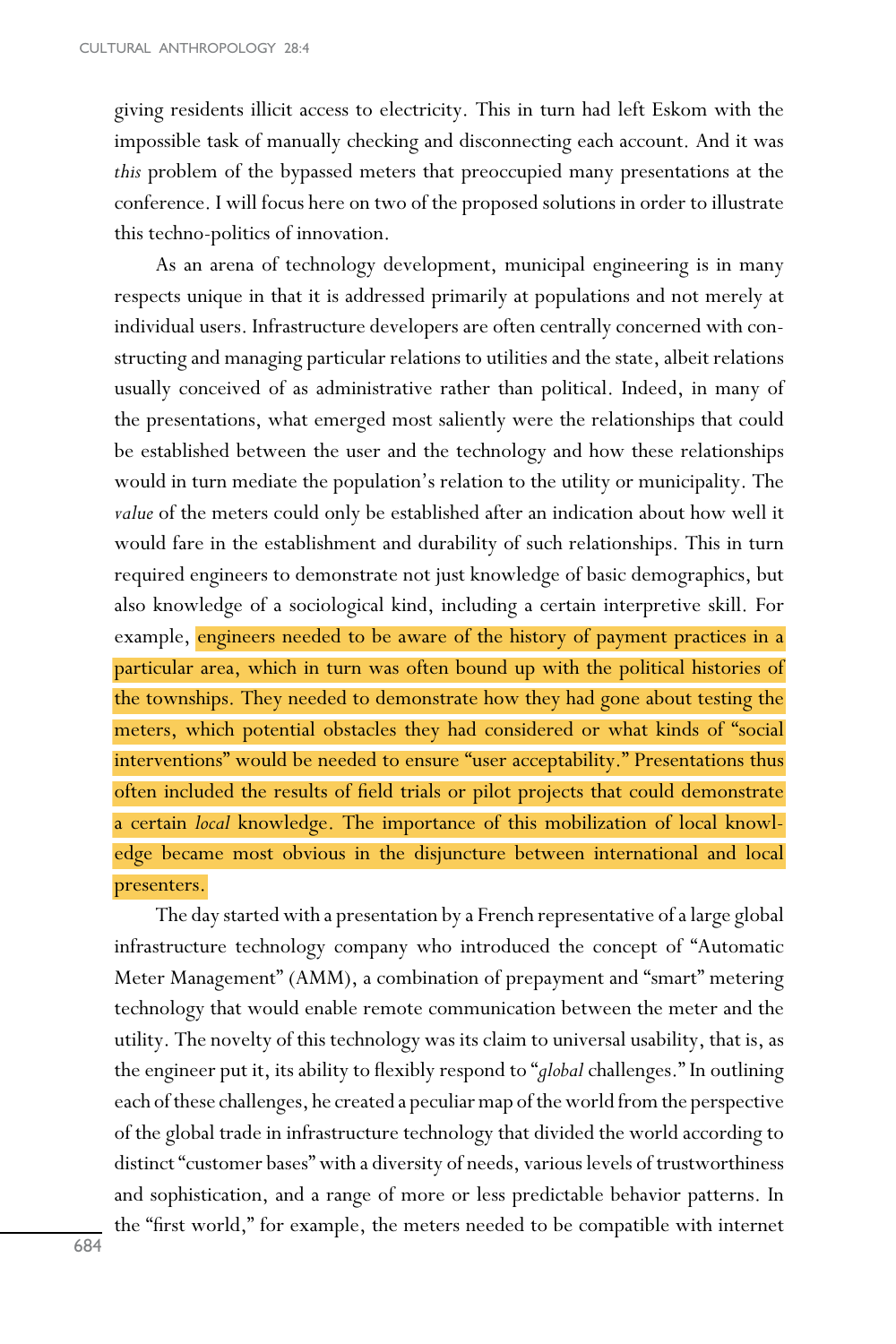services to enable online billing or to offer customers flexible tariffs. In "third world" contexts and in places like South Africa, he argued, AMM would enable the "constant monitoring" of consumption and thus help eradicate bad payment, illegal connections, and theft.

Standard metering, the engineer argued, was insecure and thus required constant auditing by utility employees. In a PowerPoint slide he summarized the resulting problems in the following way:

"1000 Inspectors with 1000 dogs" can visit any account at least once a year . . .

- –If they were to know where to go . . . without political biases
- –If they are let in . . .
- –If this does not create political repulsion against the Utility . . .
- –Frauds can be reinstalled a day after the visit . . .
- –Evidence about frauds may be insufficient to recover past losses
- . . . and why could not the readers execute this fraud eradication program before?
- . . . and would anyone replace a dumb old electromechanical meter with a new, still dumb, electromechanical meter bound to be tampered with soon?

Older, "dumb" meters require a municipal official to audit the meter. This in turn opens the door for all sorts of problems. As the engineer suggested, residents may decide not to let him in, he may become the target for "political repulsion," or he may be unreliable himself. AMM would *delegate* the functions of auditing the meter from humans to technology.<sup>21</sup> Measuring, meter reading, surveillance, and disconnections could now be performed by one technical device. Thus, the meter itself would "provide ways to bring [such] behaviors back to law and help dealing [sic] with the political issues of these customers." The technology would not only eliminate the unreliability of the municipal official and the possibility of bypassing the meter, but also the space for negotiations or protests left open by the presence of an official. Thus, the technology would, the engineer argued, perform "political" operations. AMM then was *one way* in which disputes over payment could be delegated to technology.

The presentation seemed to garner limited interest from South African delegates. It was quite clearly a costly solution that did not speak to the financial constraints faced by South African utilities. More importantly, in the absence of evidence from a field trial, the engineer was unable to generate the *kind* of authority that would convince the other delegates. As one South African delegate argued,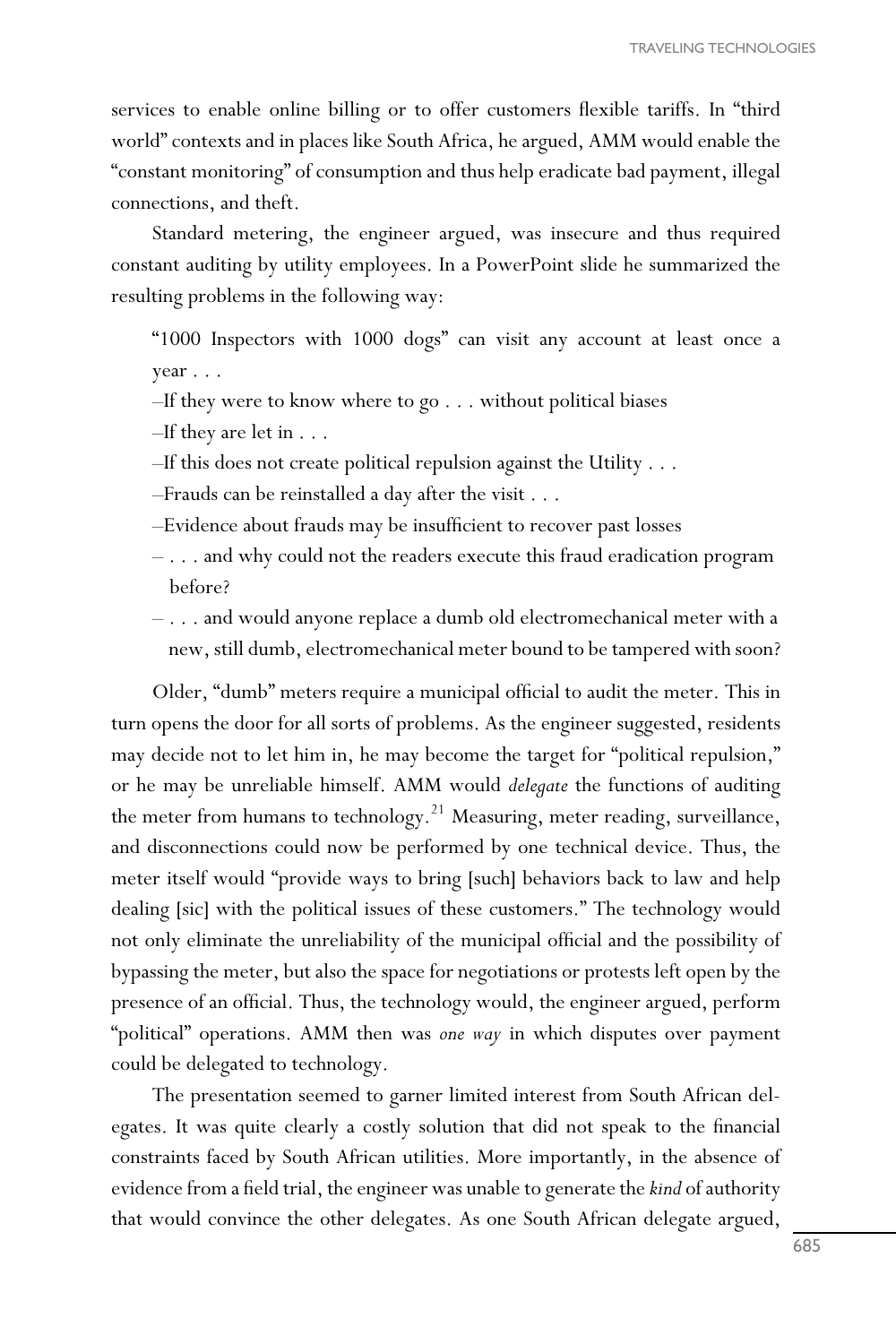"Consumers will for some reason accept a technology type in one country, but in the next they will not accept it all. This behavior is unpredictable and will ruin your venture and your investors' trust in your solution." What was required, in other words, were mechanisms that would limit the unpredictability of consumers' responses. And this, in turn, required a more sociological kind of knowledge and, indeed, a *thicker* description of the relations between communities and the local state.

It is here that the award-winning InfoPOD raised the interest of the other participants and quickly cast aside "global" solutions. In his presentation, the InfoPOD's developer, a local representative from Eskom, laid out the problem. Eskom could ill afford to replace its entire existing "dumb" prepaid meter base. On the other hand, many of the installed meters had been bypassed and had thus become useless. The InfoPOD, which had been piloted in the past year, would provide the solution. The InfoPOD—described by its developer as "a walk-by, nonintrusive, noncontact system to collect information from prepayment meters"—is a small radio device that can be attached to existing prepaid meters to enable officials to track tampering by accessing the meter remotely without needing physical access to residents' premises. Retro-fitted with the InfoPOD, the old meters would, as it were, become "smarter." Rather than having to enter the premises, utility employees could now drive or walk through the township with a radio receiver and automatically collect information from the meters at a distance.

Importantly, his presentation also included a discussion of the potential problems that could be expected during the introduction of the new devices. Asked how it would be possible to make people agree to such an installation, the engineer suggested: "When you come there, you don't only tell them that [the InfoPOD] is there to detect tampering. You tell them about the nice benefits. You have to be strategic, if I can put it that way." The success of such "technical" innovation thus relied centrally on engineers' local knowledge and on their capacity for thick description and strategic intervention.

Viewed from this perspective, the InfoPOD was only the latest installment in a series of strategic measures to enforce payment—from appeals to civic virtue to the compulsions of a technical device—and thus to fashion a new relation between the local state and its citizens. It was an "anti-program," to use Latour's term.<sup>22</sup> What made this device valuable, then, was its capacity to strategically intervene in an ongoing conflict over payment, albeit one that was now carried out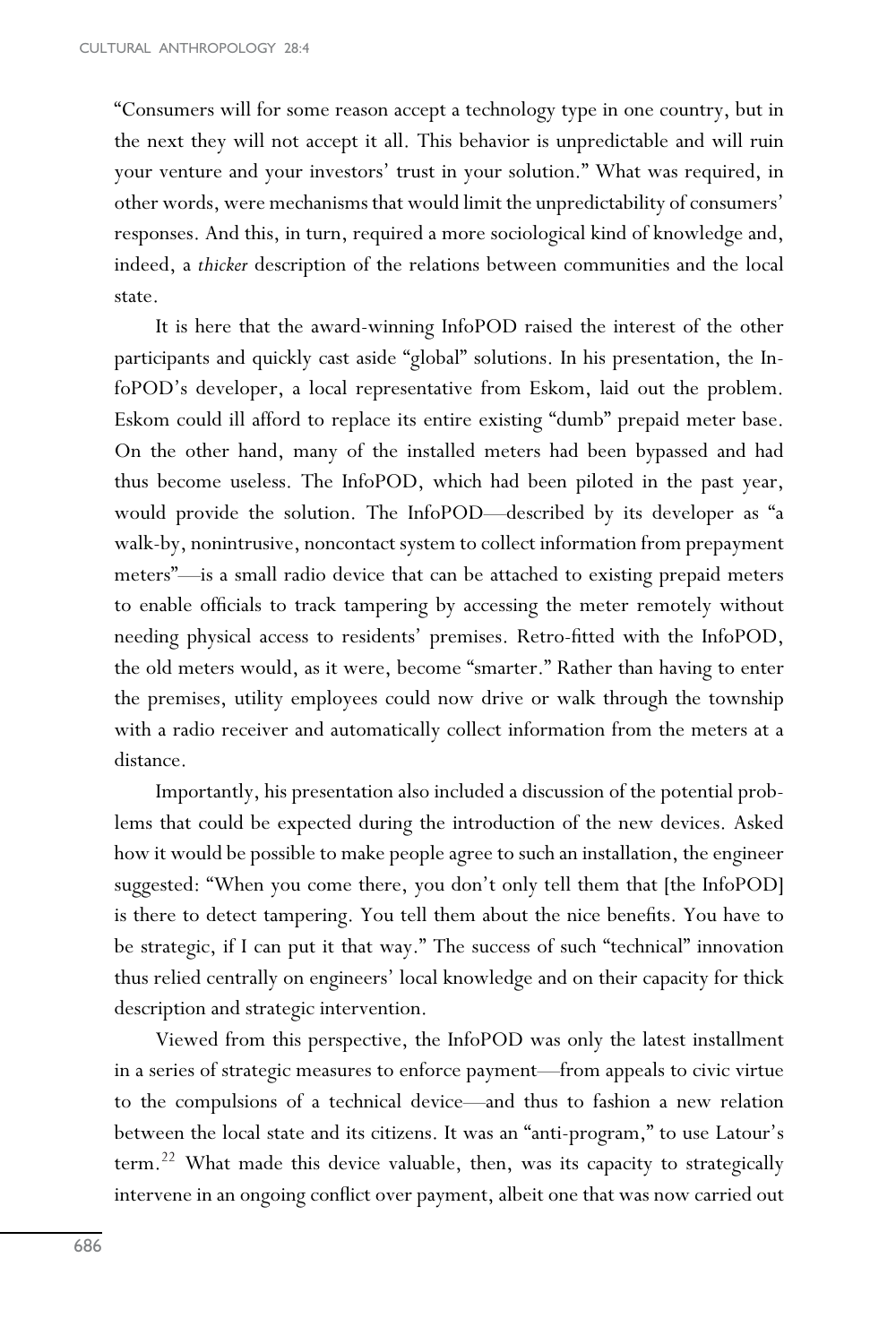in the form of technology. It was just *one move* within an ongoing techno-political battle.

At the end of the conference, a delegate from Johannesburg told me epic stories about the various obstacles that had to be overcome by engineers throughout the history of prepayment technology in South Africa. Finally, he suggested, "you know the providers thought that people are uneducated, but in fact, a lot of innovation happens through them. If it wasn't for people regularly subverting the meter, we all wouldn't be here." And indeed, while much of this essay has been concerned with the experts present at the conference, its absent protagonists were the "users," the "cunning water thieves," the "economic saboteurs," the "bad payers," "tamperers," "electricity poachers," and the residents with "political problems." Prepayment metering in South Africa is an industry that *requires* constant innovation, because the latest technologies are quickly out of date, having been pulled out, bypassed, broken, or rewired. New anti-programs are thus required on a regular basis: "smarter meters," "security seals," tools that "audit," "track," "monitor," and "enable remote disconnections." Here, technical expertise is produced in constant conflict with what one might, with Callon, Lascoumes, and Barthe (2009), term "expertise in the wild. $"^{23}$ 

Importantly, my point is not to tell a story of small acts of resistance to rationalization, neoliberalism, or modernity; rather, my goal has been to map a techno-political terrain that often remains invisible in the common analytic focus on the public and on immaterial speech. Invested in the "technical" transformations I traced above are strategic scripts and counter-scripts—interventions in an ongoing series of low-intensity conflicts that have become materialized within the technology itself. Such a micro techno-politics concerns central moral-political questions about civic virtue and post-apartheid citizenship, albeit in a dramatically different *form*. In this context, infrastructure is not merely a tool or a symbol *for* the political, nor *merely* a conduit of power; infrastructure itself has become a political terrain. Indeed, this is a politics of nonpublics, inscribed within pipes, wires, and technical devices as much as in the more visible protests that continue to make headline news on a regular basis in South Africa.

## **CONCLUSIONS**

The South African story of the prepaid meter is of course in many ways specific. As the meter travels on, many different stories can surely be told. And yet, we might discover a similar*kind* of techno-politics in a diversity of locations and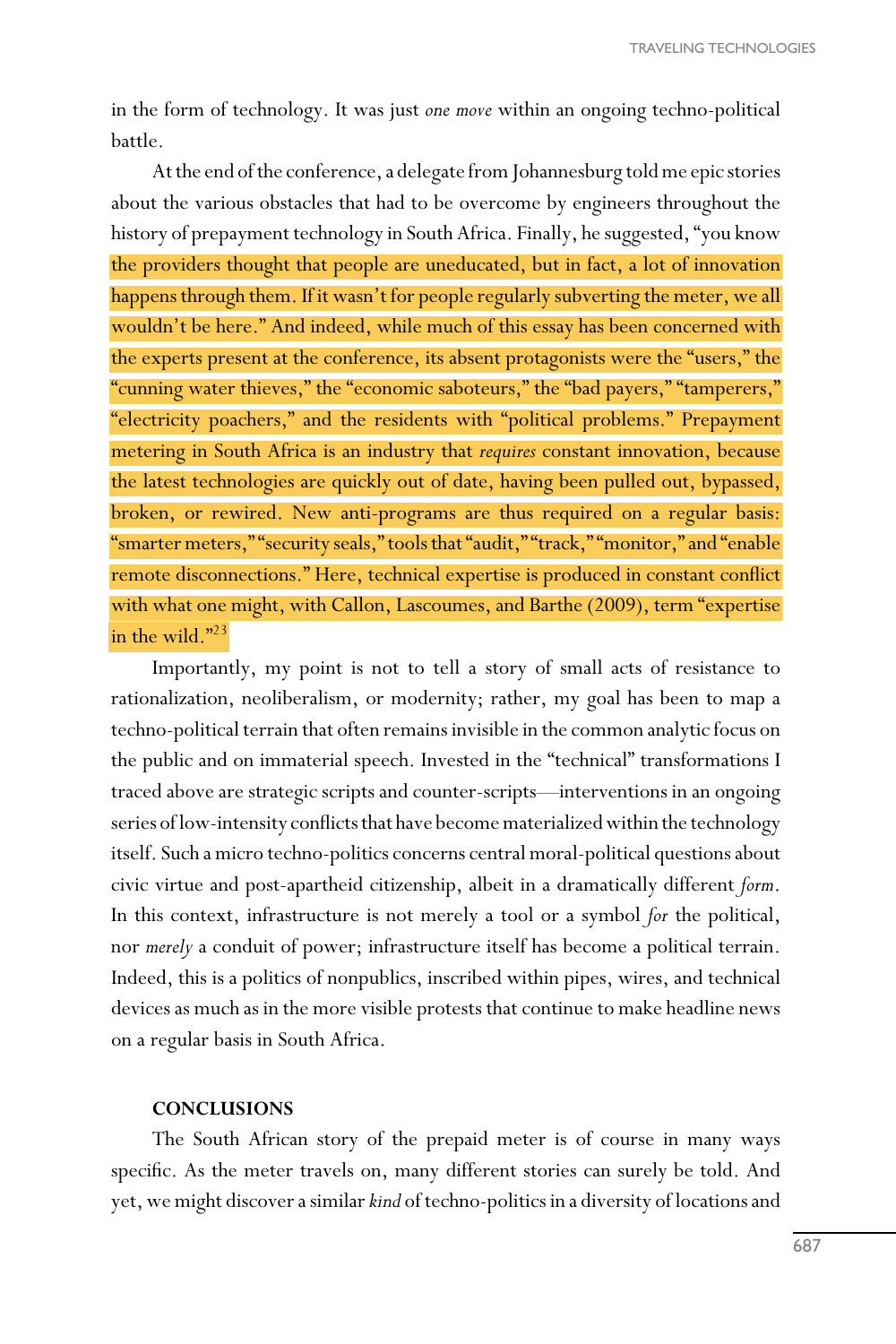forms. There is today an unprecedented investment in developing sometimes highly sophisticated technologies for the poor and their presumed condition.  $^{24}$  In much of the world, such technical devices increasingly mediate relationships between populations and the state or NGOs. Such technologies are often alternatively invested with a magical power to radically improve the lives of the poor or decried as tools of domination or surveillance. What I have suggested here is that seemingly neutral technical mediators come to do work within a diversity of ethico-political projects beyond their apparent pragmatism. Tracking the travels of such technical devices and ethnographically following the work of their inscription may thus enable us to "de-scribe" a politics in unfamiliar places and in unexpected forms. In turn, it might expand the conceptual and imaginative horizons of how we study and conceive of the political.

In a context in which the formal political sphere appears increasingly inaccessible, such material links often become the location at which political and ethical questions are negotiated and contested. Questions concerning citizenship, belonging, or civic virtue may here be expressed by flicking a switch, cutting off a wire, or by installing a "smarter" meter. This is a politics far removed from the modern political imaginaries of a transparent, unencumbered sphere of public deliberation. Of course, at certain times, as during the protests in Chiawelo with which I began, this material politics does become public, transforming technics into a "matter of concern" (Latour 2004). But even here, looking more closely, "public" protest is often intimately tied to the more invisible forms of techno-politics I have outlined in this article.

Returning to the protest in Chiawelo, it turned out later that the protest was spawned, at least in part, by a new technical counterscript. Residents of Chiawelo had already had prepaid meters for a long time, but, as in other areas of Soweto, many of the meters had been bypassed. The protests, it became apparent, were prompted by a pilot project begun a few years earlier to install a new type of "split meter," an innovation that divides the meter in two parts: a touchpad to enter in the credit code located in the house and the actual meter now located outside on the pavements in unbreakable, "tamper-proof" green steel boxes—a new anti-program, one even more secure than the InfoPOD. And yet, three months after the protests, in October 2011, an audit by Eskom found that residents had opened the "unbreakable" green boxes with the help of grinders. Thus, the meters had been bypassed yet again, setting the stage for the development of new anti-programs in a seemingly endless cycle of innovation and subversion.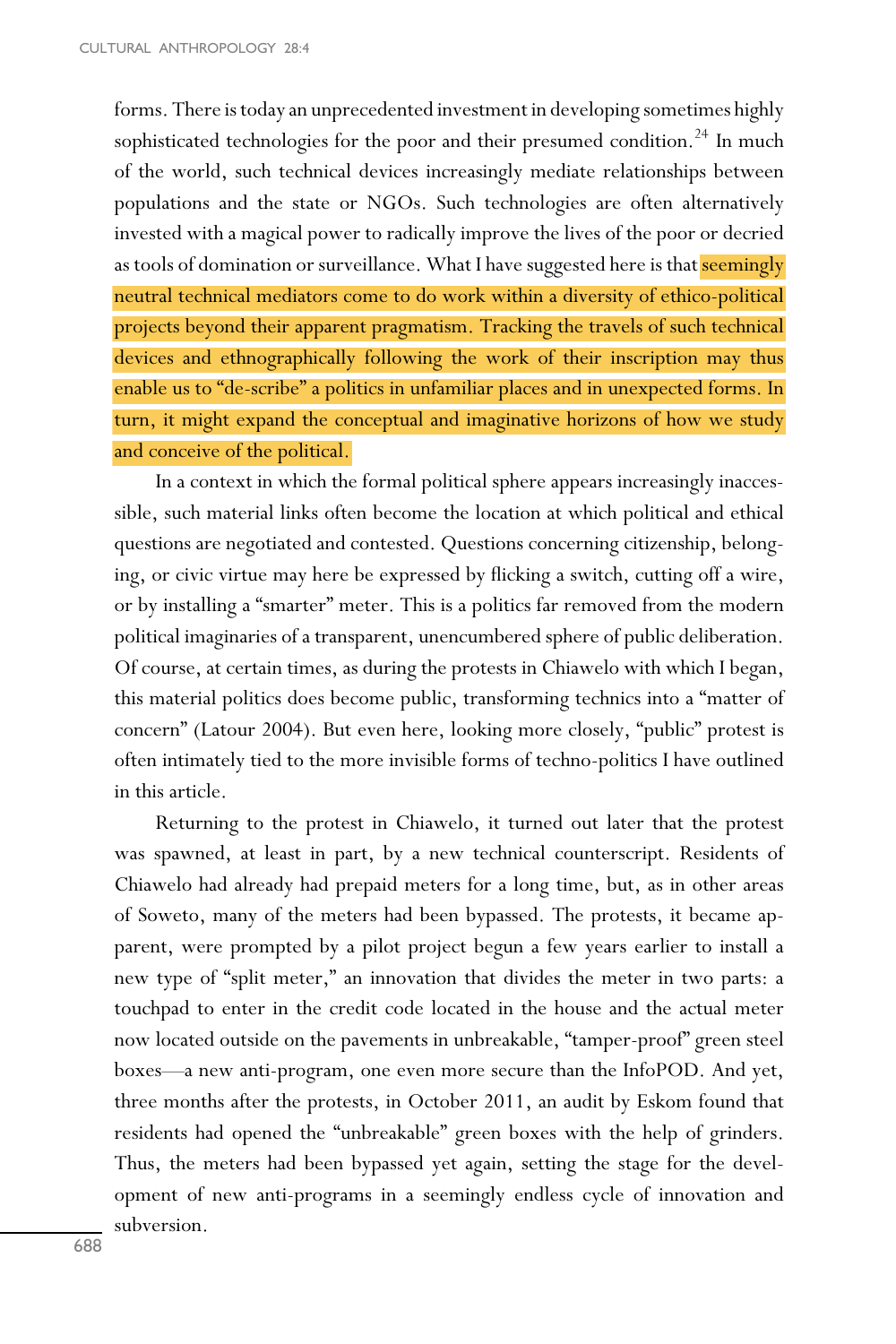## **ABSTRACT**

*In this article, I explore the politics of infrastructure in South Africa by focusing on the "travels" of a small technical device. Since the end of apartheid, prepaid meters have been widely deployed in South Africa's townships to curb the nonpayment of service charges. Yet many residents have bypassed their meters, enabling them to illicitly access electricity or water. I track the micro-political battle between residents tinkering with the technology and engineers trying to secure it, arguing that infrastructure itself becomes a political terrain for the negotiation of central ethical and political questions concerning civic virtue and the shape of citizenship. To investigate this techno-political terrain, I trace a genealogy of the meter from Victorian Britain, when it was invented as a tool of working-class "moral improvement," to the late-apartheid period, when it was reassembled as a device of counterinsurgency against the anti-apartheid "rent boycotts." In each moment, I suggest, the meter was harnessed to distinct ethical regimes and political projects. Drawing on my ethnographic fieldwork with engineers in contemporary South Africa, I explore the semiotic-material work required to make the device functional in the post-apartheid moment. Tracing the travels of a small technical device across time and space, I argue, opens up conceptual space to rethink the relationship between ethics, politics, and technics.* [infrastructure, technology, politics, ethics, citizenship, materiality, South Africa]

#### **NOTES**

*Acknowledgments*. I would like to thank the engineers and the Soweto residents who generously gave their time for conversations. Audiences at the 2012 AAA meeting, the University of Michigan, Cornell University, and the Max Planck Institute for Social Anthropology, Halle, provided helpful feedback on earlier versions of this article, amongst them in particular Andrew Barry, James Ferguson, Gabrielle Hecht, Trevor Pinch, Peter Redfield, Richard Rottenburg, and Suman Seth. For help of various kinds and insightful discussions along the way I would like to thank Partha Chatterjee, Stonie Clark, Julia Hornberger, Manjari Mahajan, Tim Mitchell, Jabulani Molobela, Suren Pillay, and Ahmed Veriava. I am especially grateful to Mireille Abelin, Ruchi Chaturvedi, Thushara Hewage, and Arafaat Valiani as well as the editors and two reviewers for their careful readings and generous comments. Research for this article was funded in part by the Wenner-Gren Foundation and The New School.

- 1. In 2007, out of ten million one-way prepaid meters deployed worldwide, eight million were located in South Africa. See J. S. Jones, "Prepayment Reaches 21," *Metering International* 4 (1) January 2007.
- 2. See Stefan Helmreich's (2007) discussion of the concept of transduction.
- 3. I am here inspired by Collier and Ong's (2005) account of the constitution of "global assemblages."
- 4. On the "user heuristic," see, e.g., Fischer (1994), and Bijker, Hughes, and Pinch (1987). For compelling work on the technical and the political within science studies, see, e.g., Akrich (1992), De Laet and Mol (2000), Hecht (2009, 2012), and Winner (1980). More recently, Callon, Lascoumes, and Barthe's (2009) account of "technical democracy" convincingly makes the case for a symmetry of traditional research and lay people's research. Yet, the *form* of political engagement they describe returns to more conventional notions of the political as located in a transparent, immaterial space of communication in which the rational, unencumbered individual human actor appears again as the protagonist.
- 5. This definition of the political as based on communication and the public is shared by a diverse array of theorists, from Arendt to Habermas and even more radical critics, such as Rancière.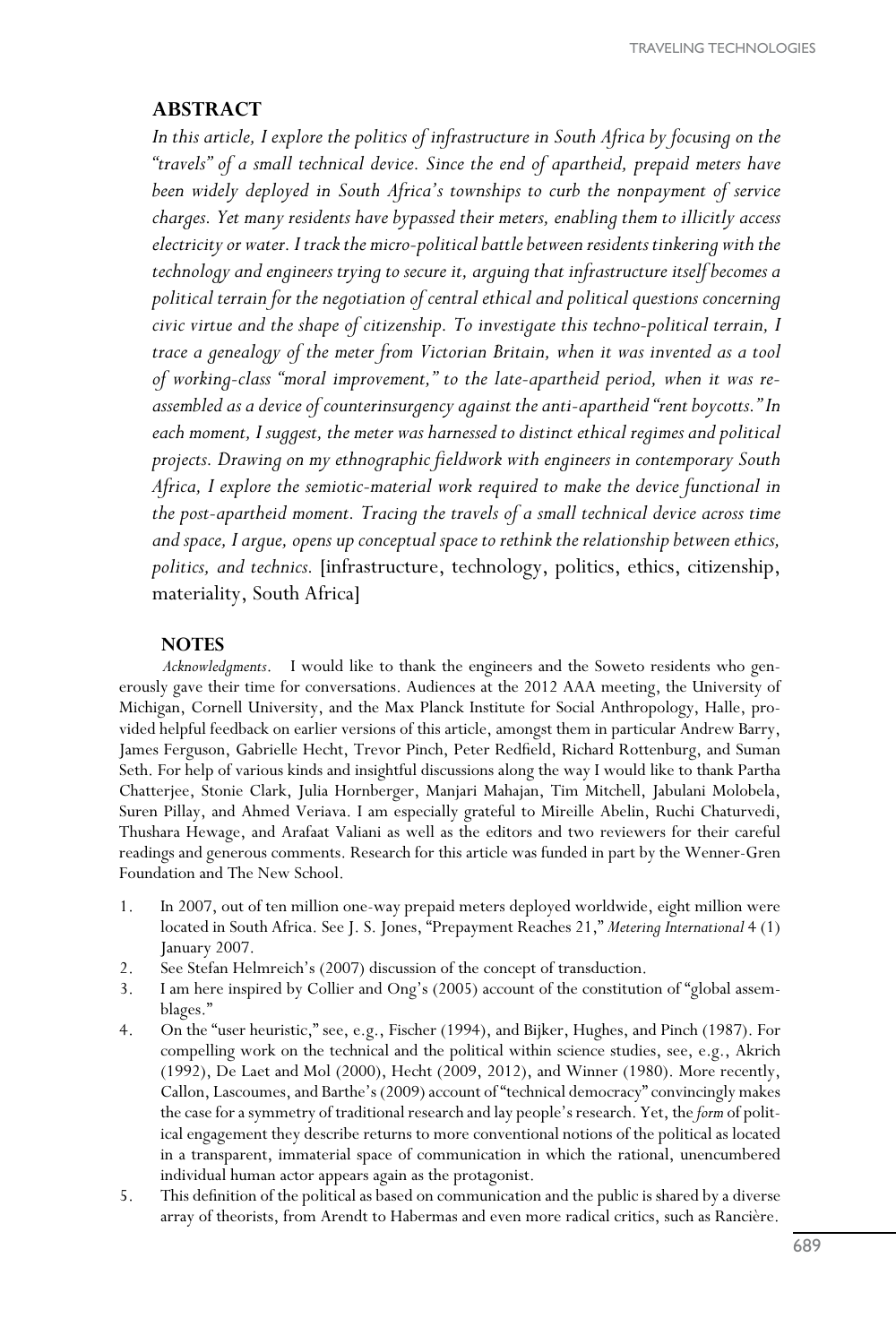- 6. See Madeleine Akrich's (1992) and Bruno Latour's (1992) work on this semiotic-material conception of inscription.
- 7. For an analysis of the case, see Bond and Dugard (2008).
- 8. There is a large literature on new social movements in South Africa (see, e.g., Naidoo 2007). Specifically on prepaid electricity see the edited volume *Electric Capitalism*, and especially the chapters by Ahmed Veriava and Prishani Naidoo, and by Peter van Heusden (MacDonald 2009). On the politics of the Treatment Action Campaign, see Robins (2008) and Comaroff (2007).
- 9. Despite the nationally mandated free provision of 50kWh per month, in 2004, poor Soweto households often spent 37 percent of their monthly income on basic services (Nefale 2004).
- 10. Following anthropological convention, I use pseudonyms for all individuals named in this article, apart from public figures.
- 11. Association of Gas Engineers and Managers. 1895. UK, *Report of Proceedings 1895*, p. 302.
- 12. On the moral economies of measurement, see Gooday (2001) and Wise (1995).
- 13. "Penny-in-the-slot gas meters," *Western Mail* (Cardiff, Wales), Tuesday, November 8, 1898; Issue 9191.
- 14. "Penny-in-the-slot meters," *Liverpool Mercury* (Liverpool, England), Monday, June 19, 1893; Issue 14183, p. 5.
- 15. I take the term "fiscal disobedience" from Janet Roitman (2005).
- 16. See Woolgar (1991) on the "configuration of the user."
- 17. George Malan, "Budget Energy Controllers Can Solve Non-Payment of Water Accounts," *Municipal Engineer*, October 1989.
- 18. M. A. Stevenson, "Development of Prepayment Electricity Metering Systems for Use in First and Third World Environments," in *Seventh International Conference on Metering Apparatus and Tariffs for Electricity Supply* (Glasgow: Power Division, Institution of Electrical Engineers, 1992).
- 19. Ironically, it is the legacy of apartheid techno-politics that in part accounts for South Africa's contemporary status as a "global" leader in prepayment technologies.
- 20. In April 2013, City Power, Johannesburg's electricity utility, announced plans to install prepaid meters for all of its users.
- 21. On the concept of "delegation" see Latour (1992).
- 22. In coining the terms "programs of action" and "anti-program," Latour (1992) suggests that actions may be inscribed or anticipated within technical artifacts. These may however in turn be obstructed by other programs of actions, or anti-programs. Thus, an artifact can be "de-scribed" according to its programs of action (or anti-programs).
- 23. Callon, Lascoumes, and Barthe (2009) use the term "research in the wild" to refer to research by lay people outside the laboratory setting that often comes to challenge the "secluded research" by professionals.
- 24. One might think here, for example, of food stamp cards in the United States, biometric ATMs for rural populations in South Africa, informal banking systems, or the biometric registration of refugees in UN camps (see, e.g., Breckenridge 2005; Elyachar 2012; Fassin 2011). See also Peter Redfield's (2012) work on humanitarian design.

## **REFERENCES CITED**

Akrich, Madeleine

1992 "The De-Scription of Technical Objects."*In* Shaping Technology/Building Society: Studies in Sociotechnical Change. Wiebe Bijker and John Law, eds. Pp. 205–224. Cambridge, MA: MIT Press.

Anand, Nikhil

- 2012 "Pressure: The Politechnics of Water Supply in Mumbai." Cultural Anthropology 26(4):542–564.
- Appadurai, Arjun, ed.
- 1986 The Social Life of Things: Commodities in Cultural Perspective. Cambridge: Cambridge University Press. 690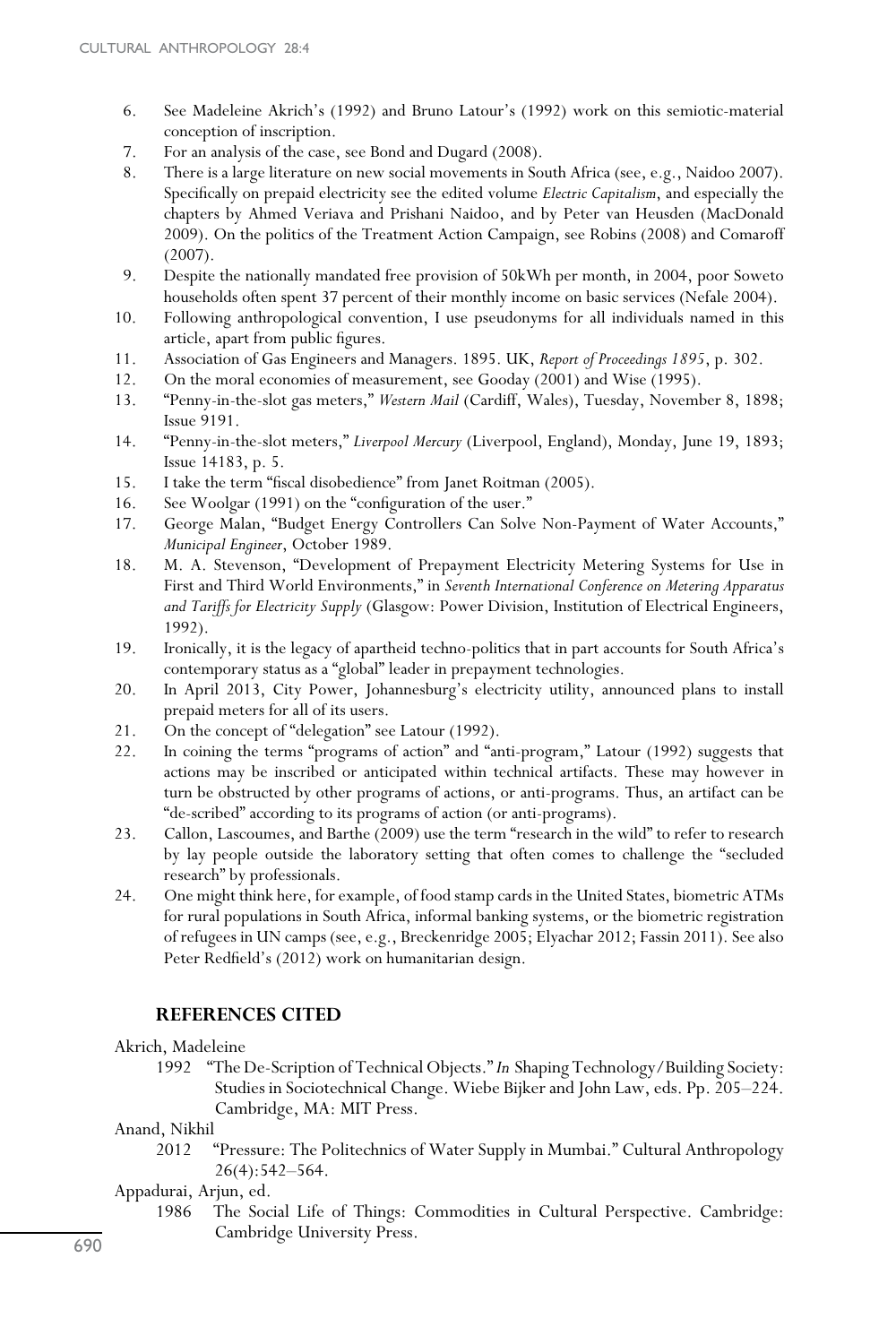# Arendt, Hannah

On Revolution. London: Penguin.

Barry, Andrew<br>2001 P

- Political Machines: Governing a Technological Society. London: Athlone.
- Bennett, Jane
	- 2010 Vibrant Matter: A Political Ecology of Things. Durham, NC: Duke University Press.
- Bijker, Wiebe, Thomas P. Hughes, and Trevor Pinch, eds.
	- 1987 The Social Construction of Technological Systems: New Directions in the Sociology and History of Technology. Cambridge, MA: MIT Press.
- Bond, Patrick, and Jackie Dugard
	- 2008 "The Case of Johannesburg Water: What Really Happened at the Pre-Paid 'Parish Pump.'" Law, Democracy & Development 12(1):1–28.
- Braun, Bruce, and Susan Whatmore, eds.
	- 2010 Political Matter: Technoscience, Democracy, and Public Life. Minneapolis: University of Minnesota Press.

# Breckenridge, Keith<br>
2005 The B

"The Biometric State: The Promise and Peril of Digital Government in the New South Africa." Journal of Southern African Studies 31(2):267–282.

#### Callon, Michel

- 2007 "What Does It Mean to Say Economics Is Performative?" *In* Do Economists Make Markets? On the Performativity of Economics. Donald MacKenzie, Fabian Muniesa, and Lucia Siu, eds. Pp. 311–357. Princeton, NJ: Princeton University Press.
- Callon, Michel, Pierre Lascoumes, and Yannick Barthe
	- 2009 Acting in an Uncertain World: An Essay on Technical Democracy. Cambridge, MA: MIT Press.
- Chalfin, Brenda
	- 2010 Neoliberal Frontiers: An Ethnography of Sovereignty in West Africa. Chicago: University of Chicago Press.

Chatterjee, Partha

- The Politics of the Governed: Reflections on Popular Politics in Most of the World. New York: Columbia University Press.
- 2011 Lineages of Political Society: Studies in Postcolonial Democracy. New York: Columbia University Press.
- Cobbett, William<br>1992 "Tu
	- "Turning the Meters Back to Zero: Electricity Distribution and Local Government in Urban Areas." In Proceedings of the African National Congress National Meeting on Electrification. Cape Town: University of Cape Town.

# Collier, Stephen J.

- Post-Soviet Social: Neoliberalism, Social Modernity, Biopolitics. Princeton, NJ: Princeton University Press.
- Collier, Stephen J. and Aihwa Ong, eds.
	- 2005 Global Assemblages: Technology, Politics, and Ethics as Anthropological Problems. Malden, MA: Blackwell.
- Comaroff, Jean<br>2007 "I
	- "Beyond the Politics of Bare Life: Aids and the Global Order." Public Culture 19(1):197–219.
- Connolly, William E.
	- 2002 Neuropolitics: Thinking, Culture, Speed. Minneapolis: University of Minnesota Press.
- Daston, Lorraine, and Peter Galison
	- 2007 Objectivity. Cambridge, MA: MIT Press.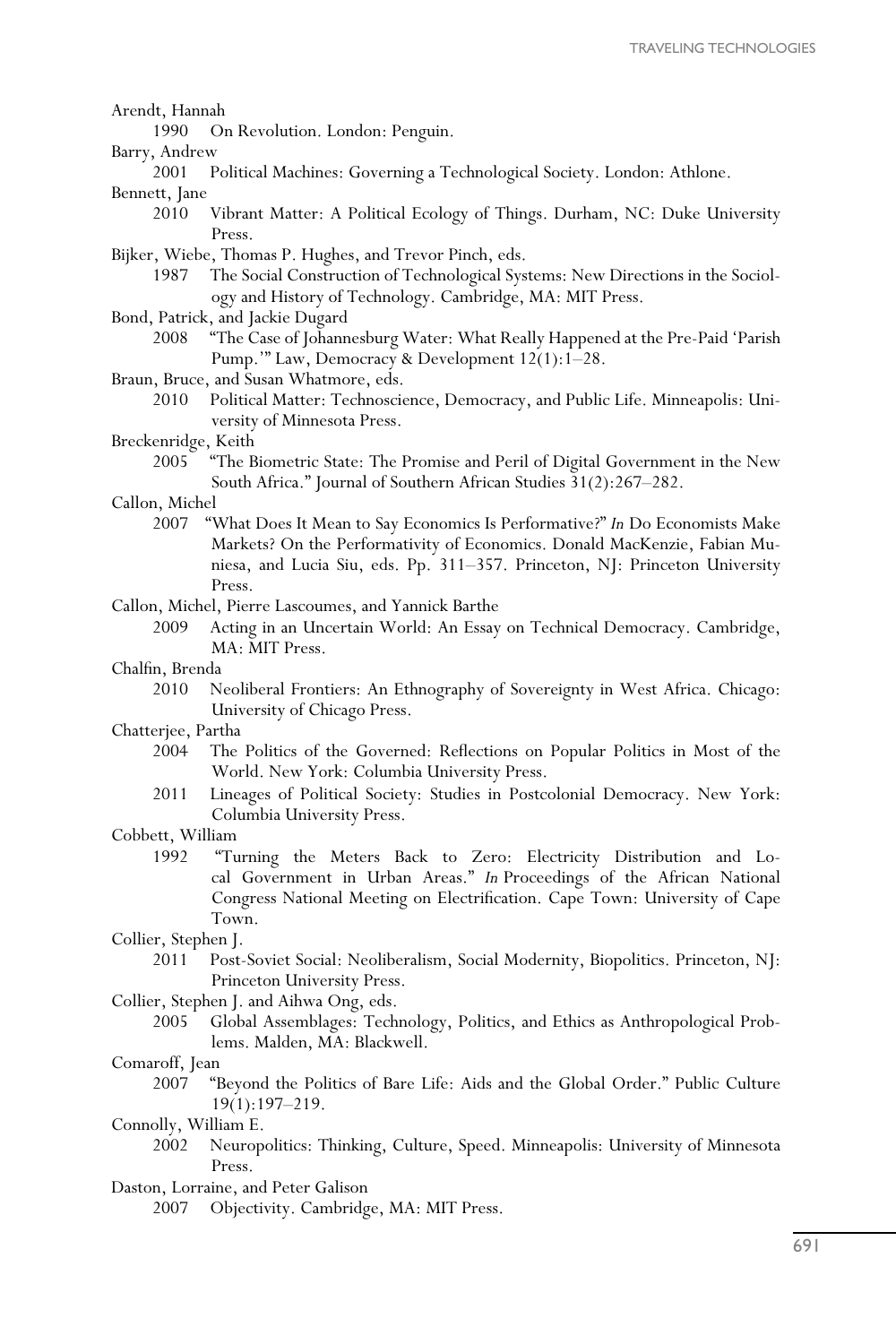## Daunton, Martin

House and Home in the Victorian City: Working Class Housing, 1850-1914. London: E. Arnold.

De Laet, Marianne, and Annemarie Mol

"The Zimbabwe Bush Pump: Mechanics of a Fluid Technology." Social Studies of Science 30(2):225–263.

#### Elyachar, Julia

2012 Next Practices: Knowledge, Infrastructure, and Public Goods at the Bottom of the Pyramid." Public Culture 24(1):109–129.

# Fassin, Didier

2011 "Policing Borders, Producing Boundaries: The Governmentality of Immigration in Dark Times." Annual Review of Anthropology 40(1):213–226.

# Ferguson, James<br>
2007 "Fo

"Formalities of Poverty: Thinking about Social Assistance in Neoliberal South Africa." African Studies Review 50(2):71–86.

#### Fischer, Claude S.

- 1994 America Calling: A Social History of the Telephone to 1940. Berkeley: University of California Press.
- Gaonkar, Dilip, and Elizabeth Povinelli
	- 2003 "Technologies of Public Forms: Circulation, Transfiguration, Recognition." Public Culture 15(3):385–397.

#### Gooday, Graeme

2004 The Morals of Measurement: Accuracy, Irony, and Trust in Late Victorian Electrical Practice. Cambridge: Cambridge University Press.

# Hecht, Gabrielle

- The Radiance of France: Nuclear Power and National Identity after World War II. Cambridge, MA: MIT Press.
- 2012 Being Nuclear: Africans and the Global Uranium Trade. Cambridge, MA: MIT Press.

## Helmreich, Stefan<br>
2007 "An

"An Anthropologist Underwater: Immersive Soundscapes, Submarine Cyborgs, and Transductive Ethnography." American Ethnologist 34(4):621–641.

## Hirschkind, Charles<br>
2001 Civic

"Civic Virtue and Religious Reason: An Islamic Counterpublic." Cultural Anthropology 16(1):3–34.

#### Joyce, Patrick

2003 The Rule of Freedom: Liberalism and the Modern City. London: Verso.

#### Kockelman, Paul

2010 "Enemies, Parasites, and Noise: How to Take Up Residence in a System without Becoming a Term in It." Journal of Linguistic Anthropology 20(2):406–421.

# Larkin, Brian

Signal and Noise: Media, Infrastructure, and Urban Culture in Nigeria. Durham, NC: Duke University Press.

## Latour, Bruno<br>1992

- "Where Are the Missing Masses? The Sociology of a Few Mundane Artifacts."*In* Shaping Technology/Building Society: Studies in Sociotechnical Change. Wiebe Bijker and John Law, eds. Pp. 225–258. Cambridge, MA: MIT Press.
- 2004 "Why Has Critique Run out of Steam? From Matters of Fact to Matters of Concern." Critical Inquiry 30(2):225–248.

MacDonald, David, ed.<br>2009 Electric C

Electric Capitalism: Recolonising Africa on the Power Grid. Cape Town: HSRC Press.

# Mahmood, Saba

Politics of Piety: The Islamic Revival and the Feminist Subject. Princeton, NJ: Princeton University Press.